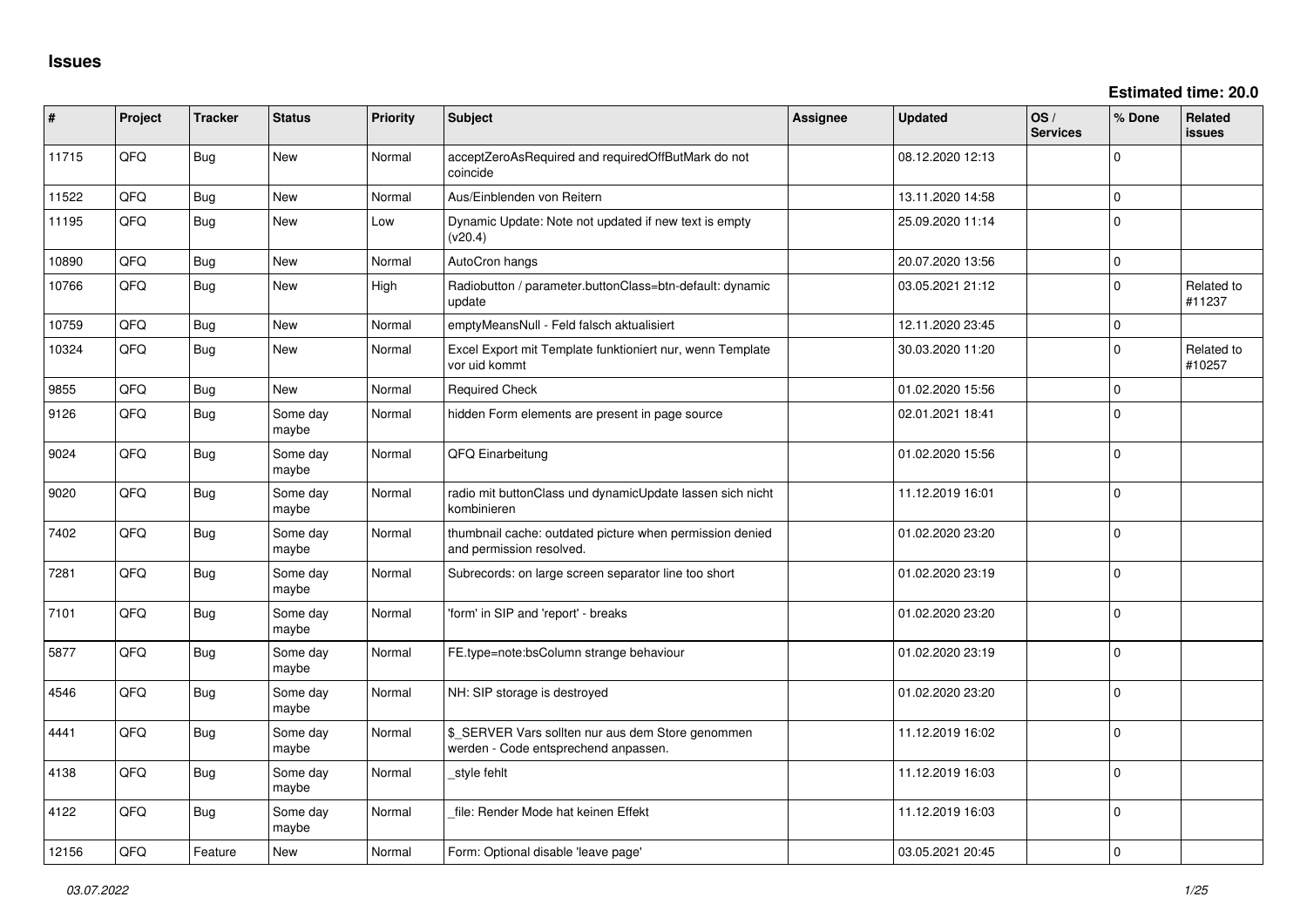| ∦     | Project | <b>Tracker</b> | <b>Status</b>     | <b>Priority</b> | <b>Subject</b>                                                     | Assignee | <b>Updated</b>   | OS/<br><b>Services</b> | % Done       | Related<br><b>issues</b>                    |
|-------|---------|----------------|-------------------|-----------------|--------------------------------------------------------------------|----------|------------------|------------------------|--------------|---------------------------------------------|
| 12135 | QFQ     | Feature        | <b>New</b>        | Normal          | Subrecord: Notiz                                                   |          | 24.04.2021 16:58 |                        | $\Omega$     |                                             |
| 12039 | QFQ     | Feature        | <b>New</b>        | Normal          | Missing htmlSpecialChar() in pre processing on form submit         |          | 18.02.2021 00:09 |                        | $\Omega$     | Related to<br>#14320                        |
| 12038 | QFQ     | Feature        | <b>New</b>        | Normal          | a) STORE_VAR: filenameOnlyStripUniq, b) SP:<br>QSTRIPUNIQ()        |          | 17.02.2021 23:55 |                        | $\Omega$     |                                             |
| 11850 | QFQ     | Feature        | <b>New</b>        | Urgent          | Wizard Form: basierend auf einer Tabelle eine Form<br>anlegen.     |          | 03.05.2021 21:12 |                        | $\mathbf 0$  | Blocked by<br>#8082                         |
| 11716 | QFQ     | Feature        | <b>New</b>        | Normal          | Form an beliebiger Stelle im Report anzeigen                       |          | 09.12.2020 09:47 |                        | $\mathbf 0$  |                                             |
| 11535 | QFQ     | Feature        | <b>New</b>        | Normal          | Ability to create SQL columns in frontend QFQ forms                |          | 17.11.2020 12:11 |                        | $\Omega$     |                                             |
| 11534 | QFQ     | Feature        | <b>New</b>        | Normal          | Report: Action on selected rows - Table batchprocessing<br>feature |          | 18.11.2020 08:15 |                        | $\Omega$     |                                             |
| 10874 | QFQ     | Feature        | <b>New</b>        | Normal          | Erstellen eines Foreign Keys in der Tabelle "FormElement"          |          | 13.07.2020 10:11 |                        | $\mathbf 0$  |                                             |
| 10763 | QFQ     | Feature        | <b>New</b>        | Normal          | form accessed and submitted despite logout?                        |          | 16.06.2020 11:43 |                        | $\mathbf 0$  |                                             |
| 10738 | QFQ     | Feature        | Some day<br>maybe | Normal          | CORS headers for external API requests                             |          | 10.06.2020 14:00 |                        | $\mathbf{0}$ |                                             |
| 10384 | QFQ     | Feature        | <b>New</b>        | Normal          | Parameter Exchange QFQ Instances                                   |          | 07.05.2020 09:38 |                        | $\mathbf 0$  |                                             |
| 10345 | QFQ     | Feature        | New               | Normal          | Templates - Patterns QFQ Style                                     |          | 03.05.2021 21:01 |                        | $\Omega$     | Related to<br>#10713                        |
| 10114 | QFQ     | Feature        | <b>New</b>        | High            | Symbol (Link): 'G:' (Glyphicon) replaced by 'i:' (icon)            |          | 07.12.2021 17:19 |                        | $\Omega$     | Related to<br>#3797,<br>Related to<br>#4194 |
| 9853  | QFQ     | Feature        | <b>New</b>        | Normal          | Check das SQL / QFQ / Mail Logfile geschrieben wird                |          | 09.01.2020 11:15 |                        | $\Omega$     |                                             |
| 8056  | QFQ     | Feature        | Some day<br>maybe | Normal          | Termin Organisation (Reservation)                                  |          | 01.02.2020 23:19 |                        | $\Omega$     | Related to<br>#8658                         |
| 7921  | QFQ     | Feature        | Some day<br>maybe | Normal          | Rest API Export: URL kuerzer machen                                |          | 01.02.2020 23:19 |                        | $\Omega$     |                                             |
| 7278  | QFQ     | Feature        | Some day<br>maybe | Normal          | Form: Wert vordefinieren der immer gesetzt wird                    |          | 02.05.2021 09:27 |                        | $\Omega$     |                                             |
| 7229  | QFQ     | Feature        | Some day<br>maybe | Normal          | New FormElement.type: Button                                       |          | 01.02.2021 12:32 |                        | $\mathbf{0}$ |                                             |
| 7108  | QFQ     | Feature        | Some day<br>maybe | Normal          | QFQ Wrap Elements                                                  |          | 11.12.2019 16:01 |                        | $\mathbf 0$  |                                             |
| 7106  | QFQ     | Feature        | Some day<br>maybe | Normal          | Beispiel Nummerierung von Rows in Report                           |          | 11.12.2019 16:01 |                        | $\Omega$     |                                             |
| 7105  | QFQ     | Feature        | Some day<br>maybe | Normal          | Beispiel wie man in einer zweiten Tabelle speichert.               |          | 11.12.2019 16:01 |                        | $\Omega$     |                                             |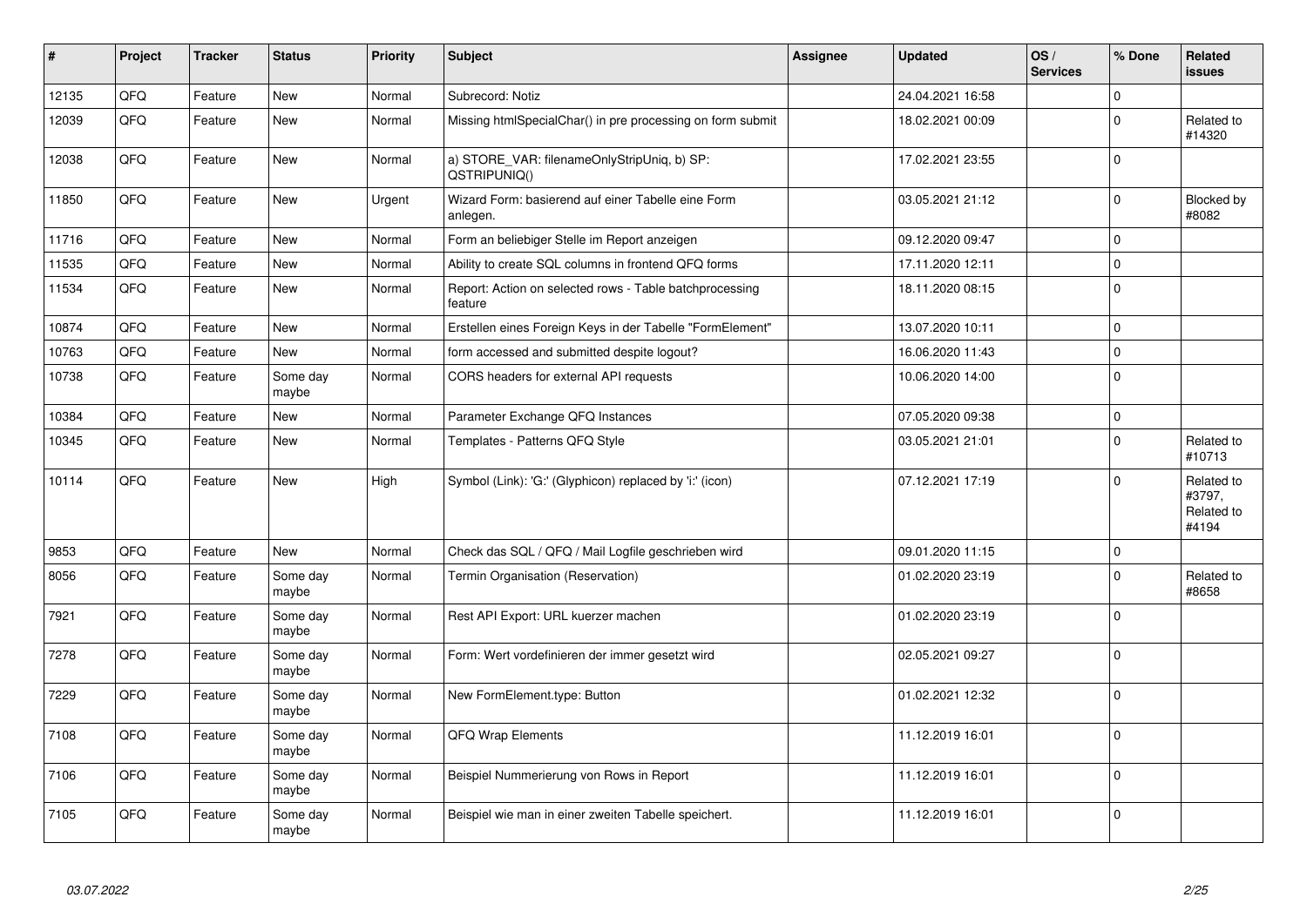| $\pmb{\#}$ | Project | <b>Tracker</b> | <b>Status</b>     | <b>Priority</b> | <b>Subject</b>                                                                    | <b>Assignee</b> | <b>Updated</b>   | OS/<br><b>Services</b> | % Done      | Related<br>issues   |
|------------|---------|----------------|-------------------|-----------------|-----------------------------------------------------------------------------------|-----------------|------------------|------------------------|-------------|---------------------|
| 7104       | QFQ     | Feature        | Some day<br>maybe | Normal          | Manual: hint about escaping if '\r' appears in mail body                          |                 | 11.12.2019 16:01 |                        | $\mathbf 0$ |                     |
| 7100       | QFQ     | Feature        | Some day<br>maybe | Normal          | Download: log access, max downloads, time limit                                   |                 | 01.02.2020 23:19 |                        | 0 l         |                     |
| 6992       | QFQ     | Feature        | Some day<br>maybe | Normal          | DB exception: Syntax Highlight                                                    |                 | 11.12.2019 16:01 |                        | $\mathbf 0$ | Related to<br>#5450 |
| 6704       | QFQ     | Feature        | Some day<br>maybe | Normal          | Upload Mode: Bilder in Notizen rechts sollen aktuellen<br>Upload repräsentieren.  |                 | 01.02.2020 23:19 |                        | $\mathbf 0$ | Related to<br>#3264 |
| 6515       | QFQ     | Feature        | Some day<br>maybe | Normal          | Formular: Felder dynamisch ein/ausblenden                                         |                 | 11.12.2019 16:02 |                        | $\mathbf 0$ |                     |
| 6299       | QFQ     | Feature        | Some day<br>maybe | Normal          | Attack detection: log table with invalid SIP access                               |                 | 11.12.2019 16:02 |                        | $\mathbf 0$ | Related to<br>#3947 |
| 6288       | QFQ     | Feature        | Some day<br>maybe | Normal          | Best Practice: Erklaeren wie man ein Formular ganz in<br>'weiss' erstellen kann   |                 | 11.12.2019 16:02 |                        | $\pmb{0}$   |                     |
| 6084       | QFQ     | Feature        | Some day<br>maybe | Normal          | New escape type: 'D' - convert date                                               |                 | 01.02.2020 23:19 |                        | $\Omega$    |                     |
| 6083       | QFQ     | Feature        | Some day<br>maybe | Normal          | Dynamic Update: Value Check via SQL                                               |                 | 11.12.2019 16:02 |                        | $\mathbf 0$ |                     |
| 5923       | QFQ     | Feature        | Some day<br>maybe | Normal          | fillStoreSystemBySqlLate                                                          |                 | 01.02.2020 23:19 |                        | $\Omega$    |                     |
| 5895       | QFQ     | Feature        | Some day<br>maybe | Normal          | Tutorial: List of all QFQ Features                                                |                 | 01.02.2020 23:19 |                        | 0           |                     |
| 5893       | QFQ     | Feature        | Some day<br>maybe | Normal          | Edit on double-click                                                              |                 | 01.02.2020 23:19 |                        | $\Omega$    | Related to<br>#5894 |
| 5892       | QFQ     | Feature        | Some day<br>maybe | Normal          | QFQ should use T3 API to manipulate FE GROUP<br>membership                        |                 | 01.02.2020 23:20 |                        | 0           |                     |
| 5851       | QFQ     | Feature        | Some day<br>maybe | Normal          | Queue System implementieren: MQTT, RabbitMQ                                       |                 | 01.02.2020 23:20 |                        | $\mathbf 0$ | Related to<br>#5715 |
| 5850       | QFQ     | Feature        | Some day<br>maybe | Normal          | Deployment: In QFQ Doc best practice fuer zeitgemaesses<br>Deployment beschreiben |                 | 01.02.2020 23:20 |                        | $\mathbf 0$ |                     |
| 5805       | QFQ     | Feature        | Some day<br>maybe | Normal          | TypeAHead SQL value instead of key stored                                         |                 | 01.02.2020 23:19 |                        | $\Omega$    | Related to<br>#5444 |
| 5783       | QFQ     | Feature        | Some day<br>maybe | Normal          | <b>BPMN View/Edit</b>                                                             |                 | 11.12.2019 16:02 |                        | $\Omega$    |                     |
| 5455       | QFQ     | Feature        | Some day<br>maybe | Normal          | Mail Redirects grld abhaengig                                                     |                 | 01.02.2020 23:20 |                        | $\mathbf 0$ |                     |
| 5452       | QFQ     | Feature        | Some day<br>maybe | Normal          | Thumbnails from PDF: bad quality                                                  |                 | 01.02.2020 23:20 |                        | $\Omega$    |                     |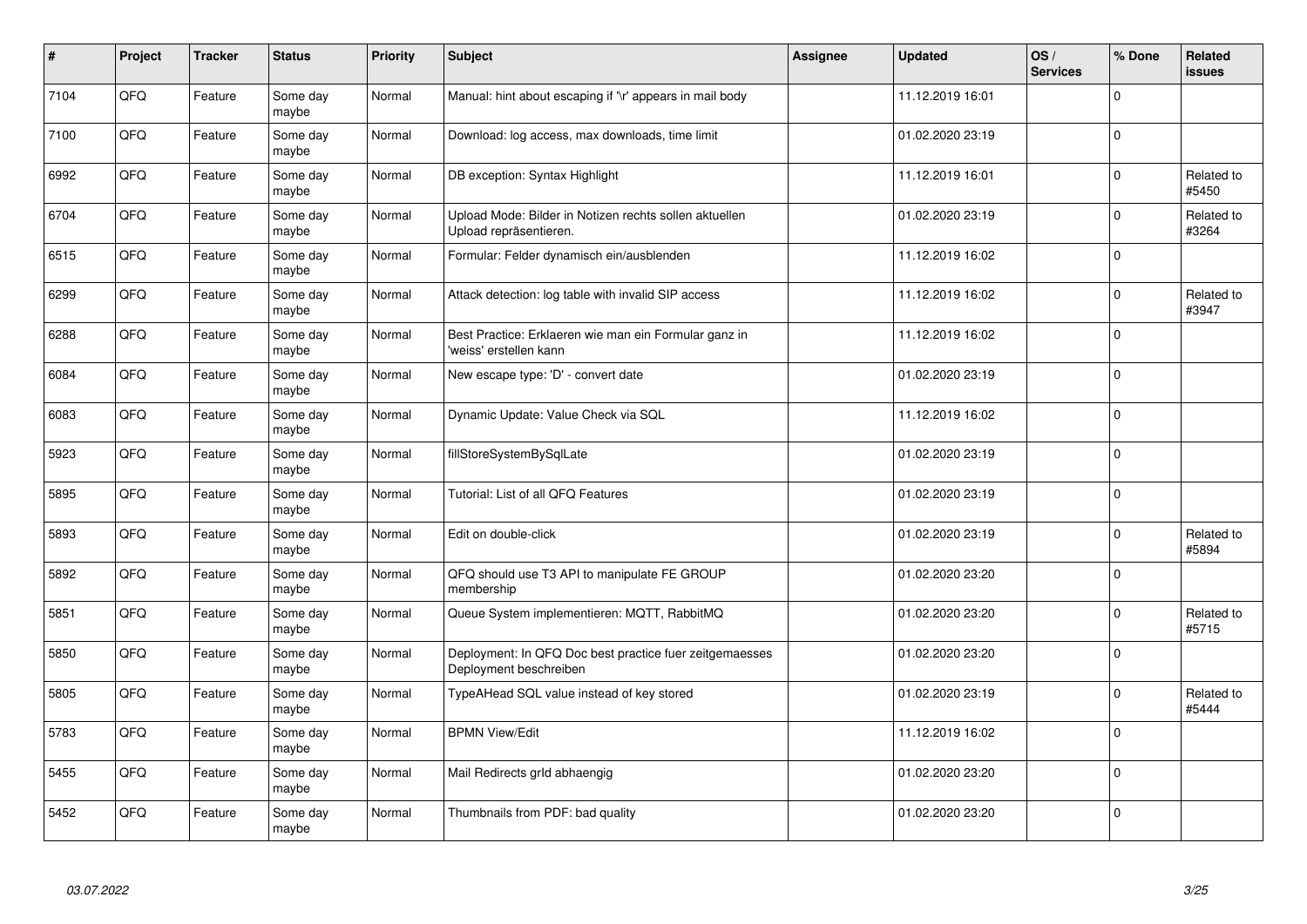| $\vert$ # | Project | <b>Tracker</b> | <b>Status</b>     | <b>Priority</b> | <b>Subject</b>                                                                                                                                                | Assignee | <b>Updated</b>   | OS/<br><b>Services</b> | % Done      | Related<br><b>issues</b>                    |
|-----------|---------|----------------|-------------------|-----------------|---------------------------------------------------------------------------------------------------------------------------------------------------------------|----------|------------------|------------------------|-------------|---------------------------------------------|
| 5342      | QFQ     | Feature        | Some day<br>maybe | Normal          | link - with HTML Attributes                                                                                                                                   |          | 01.02.2020 23:20 |                        | $\Omega$    | Related to<br>#14077                        |
| 5160      | QFQ     | Feature        | Some day<br>maybe | Normal          | QFQ collaborative / together.js, ShareJS, y-js, collaborative,                                                                                                |          | 11.12.2019 16:02 |                        | $\Omega$    |                                             |
| 5129      | QFQ     | Feature        | Some day<br>maybe | Normal          | Reports: SQL fuer x Achse und y Achse                                                                                                                         |          | 11.12.2019 16:02 |                        | $\mathbf 0$ |                                             |
| 4974      | QFQ     | Feature        | Some day<br>maybe | Normal          | Long polling - inform all listening clients of changes                                                                                                        |          | 11.12.2019 16:02 |                        | $\Omega$    |                                             |
| 4816      | QFQ     | Feature        | Some day<br>maybe | Normal          | Templates for QFQ Reports (Tables, Radios, )                                                                                                                  |          | 01.02.2020 23:20 |                        | $\Omega$    |                                             |
| 4719      | QFQ     | Feature        | Some day<br>maybe | Normal          | Custom Message in Client in case of 'Browser tab close,<br>modification will be lost'                                                                         |          | 01.02.2020 23:20 |                        | $\Omega$    |                                             |
| 4640      | QFQ     | Feature        | Some day<br>maybe | Normal          | Rename System Forms                                                                                                                                           |          | 01.02.2020 23:20 |                        | $\Omega$    |                                             |
| 4627      | QFQ     | Feature        | Some day<br>maybe | Normal          | dbupdate: all tables - check 'create', 'modified' if it is possible<br>to change to default 'CURRENT_TIMESTAMP' and modified<br>'ON UPDATE CURRENT TIMESTAMP' |          | 01.02.2020 23:20 |                        | $\Omega$    |                                             |
| 4626      | QFQ     | Feature        | Some day<br>maybe | Normal          | Mobile View: 'classBody=qfq-form-right' makes no sense                                                                                                        |          | 01.02.2020 23:20 |                        | $\Omega$    |                                             |
| 4551      | QFQ     | Feature        | Some day<br>maybe | Normal          | Set 'pills' via dynamicUpdate to show/hide/disabled                                                                                                           |          | 01.02.2020 23:20 |                        | $\Omega$    | Related to<br>#3752                         |
| 4536      | QFQ     | Feature        | Some day<br>maybe | Normal          | FE upload: problem with delete if mutliple uploads an<br>FE.name="                                                                                            |          | 01.02.2020 23:20 |                        | $\Omega$    |                                             |
| 4446      | QFQ     | Feature        | Some day<br>maybe | Normal          | New FE get same feldContainerId as last modifed FE                                                                                                            |          | 01.02.2020 23:20 |                        | $\Omega$    |                                             |
| 4445      | QFQ     | Feature        | Some day<br>maybe | Normal          | template group: Option to simulate fieldset                                                                                                                   |          | 28.06.2021 14:11 |                        | $\Omega$    |                                             |
| 4444      | QFQ     | Feature        | Some day<br>maybe | Normal          | FE.type=upload: detect mime type                                                                                                                              |          | 11.12.2019 16:02 |                        | $\Omega$    | Related to<br>#4303                         |
| 4443      | QFQ     | Feature        | Some day<br>maybe | Normal          | Form: multiple secondary tables                                                                                                                               |          | 01.02.2020 23:20 |                        | $\Omega$    |                                             |
| 4442      | QFQ     | Feature        | Some day<br>maybe | Normal          | Special Column Name: _link - new symbol G (Glyph) to<br>choose any available symbol                                                                           |          | 11.12.2019 16:02 |                        | $\Omega$    |                                             |
| 4440      | QFQ     | Feature        | Some day<br>maybe | Normal          | Manual.rst: explain how to. expand PHP Session to 4h                                                                                                          |          | 11.12.2019 16:02 |                        | $\Omega$    |                                             |
| 4439      | QFQ     | Feature        | Some day<br>maybe | Normal          | Log: report all actions fired by an FE Element, incl. the<br>original directive (slaveld, sqllnsert, )                                                        |          | 01.02.2020 23:20 |                        | $\Omega$    | Related to<br>#4432,<br>Related to<br>#5458 |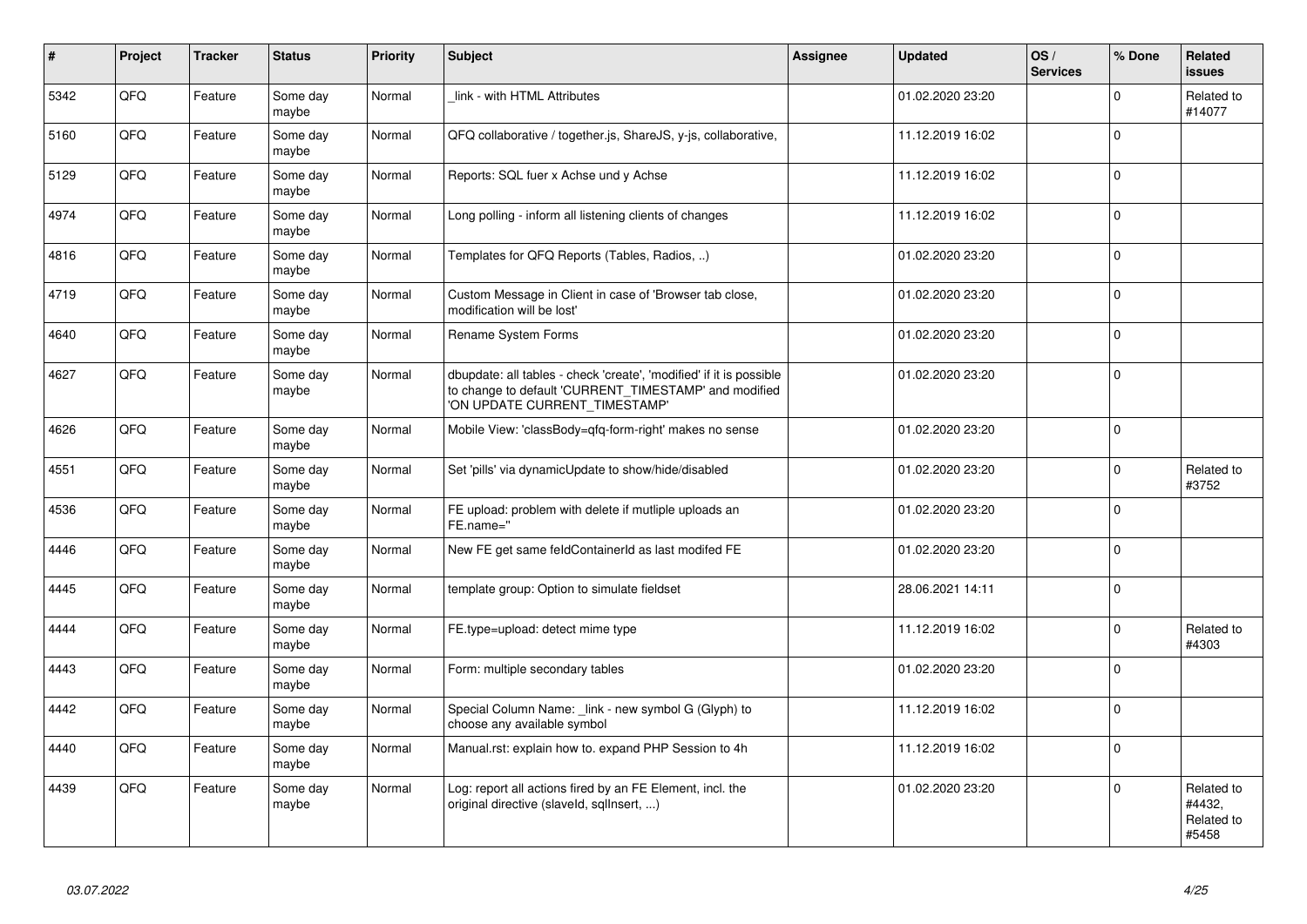| ∦    | Project | <b>Tracker</b> | <b>Status</b>     | <b>Priority</b> | <b>Subject</b>                                                                                                                                           | <b>Assignee</b> | <b>Updated</b>   | OS/<br><b>Services</b> | % Done         | Related<br><b>issues</b>                    |
|------|---------|----------------|-------------------|-----------------|----------------------------------------------------------------------------------------------------------------------------------------------------------|-----------------|------------------|------------------------|----------------|---------------------------------------------|
| 4435 | QFQ     | Feature        | Some day<br>maybe | Normal          | Report: striptags - specify allowed tags                                                                                                                 |                 | 01.02.2020 23:20 |                        | $\Omega$       |                                             |
| 4433 | QFQ     | Feature        | Some day<br>maybe | Normal          | Log when SIP will be destroyed by QFQ for any (security)<br>reason                                                                                       |                 | 01.02.2020 23:20 |                        | $\Omega$       | Related to<br>#4432,<br>Related to<br>#5458 |
| 4194 | QFQ     | Feature        | In Progress       | Normal          | Bootstrap 4 ist jetzt offiziel                                                                                                                           |                 | 03.05.2021 20:47 |                        | $\Omega$       | Related to<br>#10114                        |
| 4027 | QFQ     | Feature        | Some day<br>maybe | Normal          | Missing: orange 'check' / 'bullet'                                                                                                                       |                 | 11.12.2019 16:03 |                        | $\Omega$       |                                             |
| 3880 | QFQ     | Feature        | Some day<br>maybe | Normal          | Form 'Form': anlegen einer Tabelle                                                                                                                       |                 | 14.01.2021 10:12 |                        | $\Omega$       |                                             |
| 3879 | QFQ     | Feature        | Some day<br>maybe | Normal          | Form 'FormElement': Beim Feld 'name' rechts in der Notiz<br>einen Link einblenden - a) aktuelle Definition anzeigen, b)<br>Spalte in der Tabelle anlegen |                 | 11.12.2019 16:03 |                        | $\Omega$       |                                             |
| 3878 | QFQ     | Feature        | Some day<br>maybe | Normal          | Form 'FormElement': Spalte 'name' typeAhead mit<br>Spaltennamen der Primarytable.                                                                        |                 | 11.12.2019 16:03 |                        | $\Omega$       |                                             |
| 3646 | QFQ     | Feature        | Some day<br>maybe | Normal          | Moeglichkeit HTML Tags in Reports auszugeben (zu<br>enkodieren: htmlspecialchars)                                                                        |                 | 11.12.2019 16:02 |                        | $\Omega$       | Related to<br>#14320                        |
| 3617 | QFQ     | Feature        | Some day<br>maybe | Normal          | Load javascripts at bottom                                                                                                                               |                 | 11.12.2019 16:02 |                        | $\Omega$       |                                             |
| 3567 | QFQ     | Feature        | Some day<br>maybe | Low             | 'Save', 'Close', 'New' als FormElement                                                                                                                   |                 | 11.12.2019 16:02 |                        | $\Omega$       |                                             |
| 3495 | QFQ     | Feature        | Some day<br>maybe | Normal          | Predifined Parameter werden nicht in '+' (add new record)<br>SIP gerendert.                                                                              |                 | 11.12.2019 16:02 |                        | $\Omega$       |                                             |
| 2950 | QFQ     | Feature        | Some day<br>maybe | Normal          | Inhalt QFQ Records als File                                                                                                                              |                 | 11.12.2019 16:03 |                        | $\Omega$       |                                             |
| 1623 | QFQ     | Feature        | Some day<br>maybe | Normal          | RealURL                                                                                                                                                  |                 | 11.12.2019 16:03 |                        | 30             |                                             |
| 1510 | QFQ     | Feature        | Some day<br>maybe | Normal          | jquery von google laden, falls das nicht geht lokal                                                                                                      |                 | 11.12.2019 16:03 |                        | $\Omega$       |                                             |
| 1253 | QFQ     | Feature        | Some day<br>maybe | Normal          | QF: Colorpicker                                                                                                                                          |                 | 11.12.2019 16:03 |                        | $\overline{0}$ |                                             |
| 1251 | QFQ     | Feature        | Some day<br>maybe | Normal          | QF: Combo                                                                                                                                                |                 | 11.12.2019 16:03 |                        | $\Omega$       |                                             |
| 1234 | QFQ     | Feature        | Some day<br>maybe | Normal          | QF: Record numbering: Im Grid soll in Spalte 1 optional die<br>laufende Nummer der Records angezeigt werden.                                             |                 | 01.02.2020 23:20 |                        | $\Omega$       |                                             |
| 955  | QFQ     | Feature        | Some day<br>maybe | Normal          | QF: Notizen vor/nach dem Form                                                                                                                            |                 | 01.02.2020 23:20 |                        | $\Omega$       |                                             |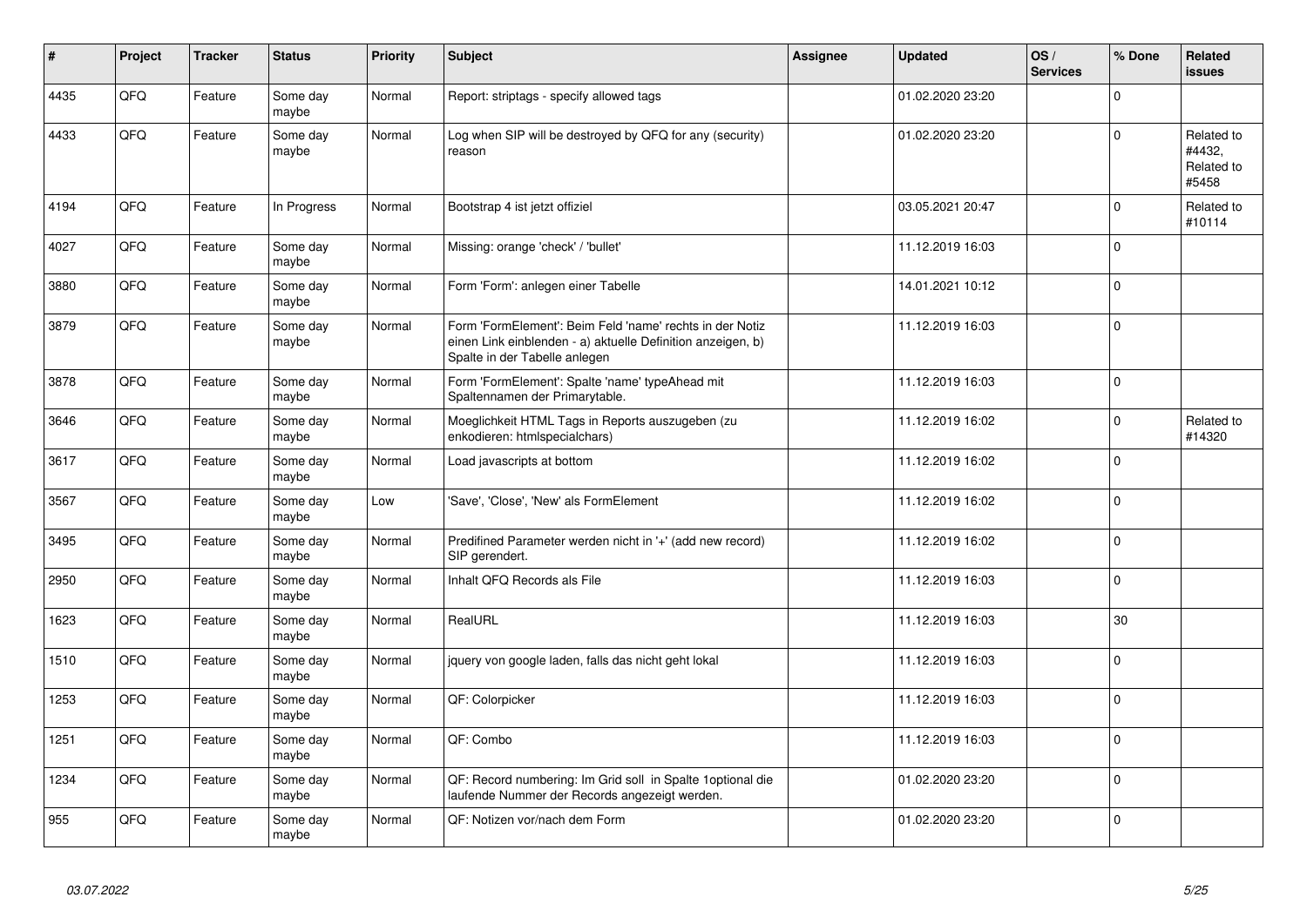| #     | Project | <b>Tracker</b> | <b>Status</b>     | <b>Priority</b> | <b>Subject</b>                                                                                                                                           | Assignee        | <b>Updated</b>   | OS/<br><b>Services</b> | % Done      | Related<br><b>issues</b>                                              |
|-------|---------|----------------|-------------------|-----------------|----------------------------------------------------------------------------------------------------------------------------------------------------------|-----------------|------------------|------------------------|-------------|-----------------------------------------------------------------------|
| 880   | QFQ     | Feature        | Some day<br>maybe | Urgent          | Security: PHP, SQL Injection, XSS                                                                                                                        |                 | 03.05.2021 21:14 |                        | $\Omega$    | Related to<br>#14320                                                  |
| 14185 | QFQ     | Feature        | <b>New</b>        | Normal          | External/Autocron.php - better suitable directory                                                                                                        | Support: System | 28.05.2022 11:03 |                        | $\mathbf 0$ |                                                                       |
| 13647 | QFQ     | Bug            | <b>New</b>        | Normal          | Autofocus funktioniert nicht auf Chrome                                                                                                                  | Benjamin Baer   | 19.03.2022 17:44 |                        | $\Omega$    |                                                                       |
| 13528 | QFQ     | <b>Bug</b>     | <b>New</b>        | Normal          | gfg.io > releases: es wird kein neues Release angelegt                                                                                                   | Benjamin Baer   | 19.03.2022 17:46 |                        | $\mathbf 0$ |                                                                       |
| 11237 | QFQ     | Bug            | New               | High            | Radiobutton / parameter.buttonClass= btn-default - kein dirty<br>Trigger                                                                                 | Benjamin Baer   | 03.05.2021 21:12 |                        | $\mathbf 0$ | Related to<br>#10766                                                  |
| 11057 | QFQ     | Bug            | <b>New</b>        | High            | Checkboxes ohne span.checkmark im Report werden<br>ausgeblendet                                                                                          | Benjamin Baer   | 03.05.2021 21:12 |                        | $\Omega$    | Related to<br>#11039                                                  |
| 9898  | QFQ     | Bug            | Feedback          | Normal          | Formular trotz Timeout gespeichert                                                                                                                       | Benjamin Baer   | 01.02.2020 15:56 |                        | $\Omega$    |                                                                       |
| 9535  | QFQ     | Bug            | Feedback          | Normal          | Report:  AS '_vertical' - column to wide - vertical >> rot45,<br>rot <sub>90</sub>                                                                       | Benjamin Baer   | 01.02.2020 15:56 |                        | $\Omega$    |                                                                       |
| 6566  | QFQ     | <b>Bug</b>     | Priorize          | Normal          | Link Function 'delete': provided parameter missing on page<br>reload                                                                                     | Benjamin Baer   | 03.01.2022 08:08 |                        | $\mathbf 0$ |                                                                       |
| 6140  | QFQ     | <b>Bug</b>     | Priorize          | Normal          | QFQ DnD Sort: Locked fields                                                                                                                              | Benjamin Baer   | 21.03.2022 09:56 |                        | $\mathbf 0$ |                                                                       |
| 4457  | QFQ     | Bug            | Priorize          | Normal          | typeahead: pressing return to select an item, saves the form<br>and closes the form.                                                                     | Benjamin Baer   | 03.01.2022 08:01 |                        | $\Omega$    | Related to<br>#4398                                                   |
| 4454  | QFQ     | <b>Bug</b>     | Some day<br>maybe | Normal          | Required Elements: multiple elements in a row - whole row<br>marked if only one input is empty.                                                          | Benjamin Baer   | 01.02.2020 23:20 |                        | $\Omega$    |                                                                       |
| 4398  | QFQ     | <b>Bug</b>     | Some day<br>maybe | Normal          | Typeahead: mouse click in a prefilled input opens a single<br>item dropdown with the current value - click on it seems to<br>set the value, not the key. | Benjamin Baer   | 01.02.2020 23:20 |                        | $\Omega$    | Related to<br>#4457                                                   |
| 2665  | QFQ     | <b>Bug</b>     | Priorize          | Normal          | Dynamic Update funktioniert nicht, wenn beim<br>entsprechenden FormElement eine size angegeben ist.                                                      | Benjamin Baer   | 03.01.2022 08:12 |                        | 30          |                                                                       |
| 2063  | QFQ     | <b>Bug</b>     | Some day<br>maybe | Normal          | Pills auf 'inaktiv' setzen falls keine Element auf dem Pill<br>sichtbar sind.                                                                            | Benjamin Baer   | 11.12.2019 16:03 |                        | $\Omega$    | Related to<br>#3752                                                   |
| 12556 | QFQ     | Feature        | <b>New</b>        | Normal          | Pills Title: colored = static or dynamic on allrequiredgiven                                                                                             | Benjamin Baer   | 19.03.2022 17:49 |                        | $\mathbf 0$ |                                                                       |
| 12490 | QFQ     | Feature        | <b>New</b>        | Normal          | Loading Plugins in QFQ - see what tinymce does. (lazy<br>loading)                                                                                        | Benjamin Baer   | 08.06.2022 10:37 |                        | $\Omega$    | Related to<br>#12611,<br>Related to<br>#10013,<br>Related to<br>#7732 |
| 12476 | QFQ     | Feature        | New               | Normal          | clearMe: a) should trigger 'dirty', b) sticky on textarea resize                                                                                         | Benjamin Baer   | 04.01.2022 08:40 |                        | $\Omega$    | Related to<br>#9528                                                   |
| 10003 | QFQ     | Feature        | Priorize          | Normal          | fieldset: stronger visualize group                                                                                                                       | Benjamin Baer   | 12.02.2020 08:13 |                        | $\Omega$    |                                                                       |
| 9548  | QFQ     | Feature        | Feedback          | High            | FormElement: Pattern mismatch - optional report only on<br>focus lost                                                                                    | Benjamin Baer   | 03.05.2021 21:14 |                        | $\Omega$    |                                                                       |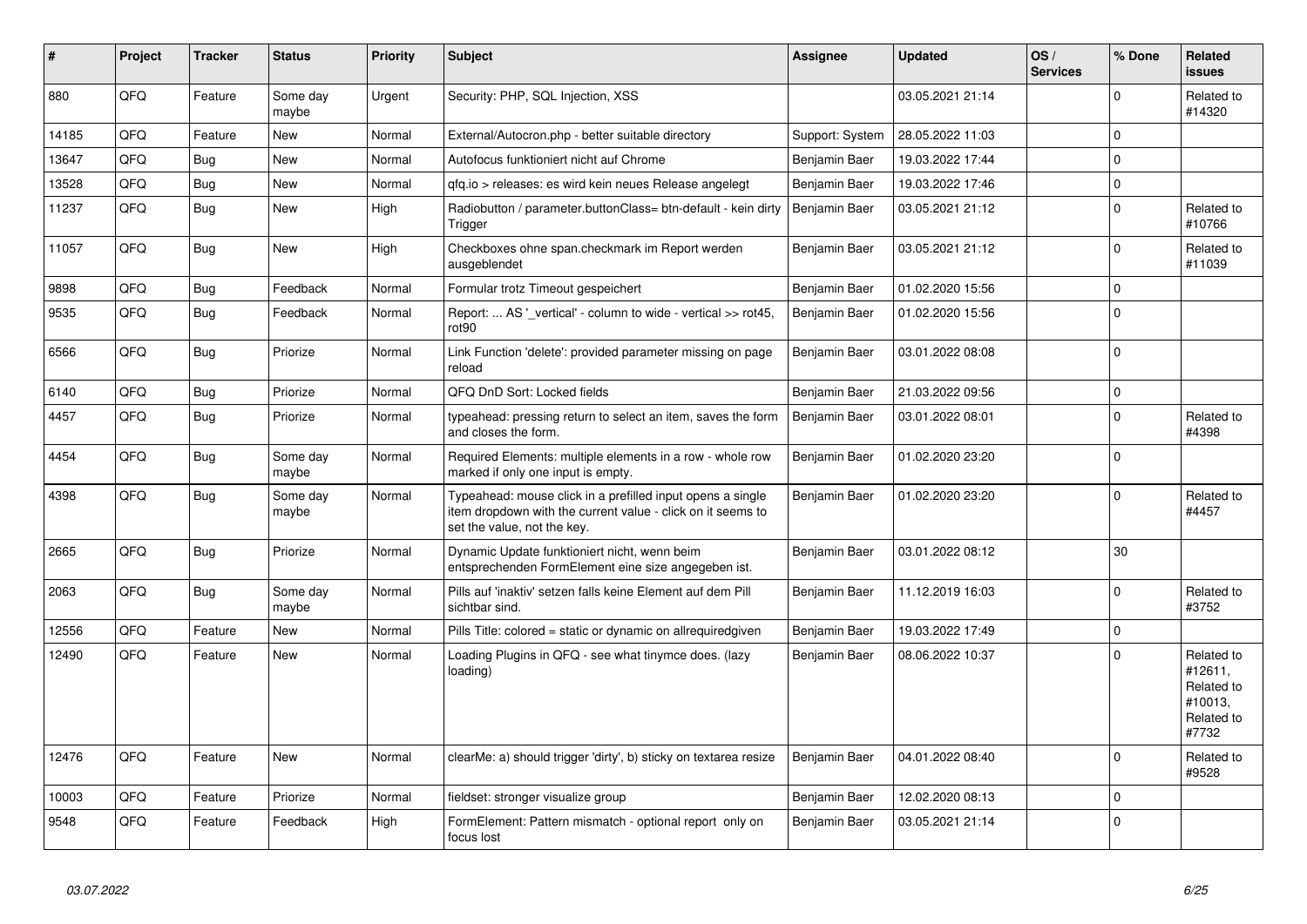| $\sharp$ | Project | <b>Tracker</b> | <b>Status</b>     | <b>Priority</b> | <b>Subject</b>                                                                | <b>Assignee</b> | <b>Updated</b>   | OS/<br><b>Services</b> | % Done      | Related<br><b>issues</b>                                               |
|----------|---------|----------------|-------------------|-----------------|-------------------------------------------------------------------------------|-----------------|------------------|------------------------|-------------|------------------------------------------------------------------------|
| 9135     | QFQ     | Feature        | Priorize          | Normal          | Progress Bar generic / replace old hourglass download<br>popup                | Benjamin Baer   | 03.01.2022 07:43 |                        | 0           |                                                                        |
| 9130     | QFQ     | Feature        | Some day<br>maybe | Normal          | tablesorter: Automatic Row numbering / Zeilenummer                            | Benjamin Baer   | 01.02.2020 23:22 |                        | 0           |                                                                        |
| 8522     | QFQ     | Feature        | Some day<br>maybe | Normal          | build QFQ - npm warnings                                                      | Benjamin Baer   | 01.02.2020 23:19 |                        | 50          |                                                                        |
| 7965     | QFQ     | Feature        | Priorize          | Normal          | Input type 'text' with visual format - currency                               | Benjamin Baer   | 03.01.2022 07:45 |                        | 0           |                                                                        |
| 7732     | QFQ     | Feature        | Some day<br>maybe | Normal          | Javascript: Lazy Loading der add on libs                                      | Benjamin Baer   | 08.06.2022 10:38 |                        | $\mathbf 0$ | Related to<br>#12611,<br>Related to<br>#12490,<br>Related to<br>#10013 |
| 7730     | QFQ     | Feature        | Priorize          | Normal          | SELECT Box: title in between                                                  | Benjamin Baer   | 01.02.2020 23:22 |                        | 0           |                                                                        |
| 7602     | QFQ     | Feature        | ToDo              | High            | Multi Select: with checkboxes                                                 | Benjamin Baer   | 22.03.2022 09:07 |                        | 0           |                                                                        |
| 6972     | QFQ     | Feature        | Some day<br>maybe | Normal          | Fabric Clipboard / cross browser tab                                          | Benjamin Baer   | 01.02.2020 23:21 |                        | $\Omega$    |                                                                        |
| 6970     | QFQ     | Feature        | Some day<br>maybe | Normal          | tablesorter: default fuer 'sortReset' aendern von 'Ctrl' zu 'Alt'             | Benjamin Baer   | 01.02.2020 23:21 |                        | $\mathbf 0$ |                                                                        |
| 6870     | QFQ     | Feature        | Priorize          | Normal          | Click on '_link' triggers an API call                                         | Benjamin Baer   | 03.01.2022 08:25 |                        | $\mathbf 0$ |                                                                        |
| 6801     | QFQ     | Feature        | Priorize          | Normal          | Fabric: Maximize / FullIscreen                                                | Benjamin Baer   | 21.03.2022 09:56 |                        | 0           |                                                                        |
| 6224     | QFQ     | Feature        | Priorize          | Normal          | Dynamic update: fade in/out fields                                            | Benjamin Baer   | 21.03.2022 09:50 |                        | 0           |                                                                        |
| 5562     | QFQ     | Feature        | Priorize          | Normal          | Drag'n'Drop fuer Uploads                                                      | Benjamin Baer   | 21.03.2022 09:52 |                        | 0           | Related to<br>#9706                                                    |
| 5389     | QFQ     | Feature        | Some day<br>maybe | Normal          | QFQ Design: Multline label / note                                             | Benjamin Baer   | 01.02.2020 23:19 |                        | 0           |                                                                        |
| 5366     | QFQ     | Feature        | Priorize          | Normal          | Saving with keyboard shortcuts                                                | Benjamin Baer   | 21.03.2022 09:47 |                        | 0           |                                                                        |
| 5024     | QFQ     | Feature        | Some day<br>maybe | Normal          | Fabric: Generate PDF with edits                                               | Benjamin Baer   | 01.02.2020 23:20 |                        | $\Omega$    | Related to<br>#10704                                                   |
| 4420     | QFQ     | Feature        | Some day<br>maybe | Normal          | Client: Local Storage - store the changes of a form, local in<br>the browser. | Benjamin Baer   | 11.12.2019 16:02 |                        | $\mathbf 0$ |                                                                        |
| 3692     | QFQ     | Feature        | Some day<br>maybe | Normal          | QFQ Webseite                                                                  | Benjamin Baer   | 11.12.2019 16:02 |                        | 0           | Related to<br>#5033                                                    |
| 3415     | QFG     | Feature        | Some day<br>maybe | Normal          | FE Login Box Templatefile                                                     | Benjamin Baer   | 11.12.2019 16:02 |                        | 0           |                                                                        |
| 14323    | QFQ     | Bug            | In Progress       | Normal          | Report: render=both single - no impact                                        | Carsten Rose    | 19.06.2022 18:31 |                        | 0           |                                                                        |
| 14305    | QFQ     | <b>Bug</b>     | New               | Normal          | Inline Report editing does not create history entries                         | Carsten Rose    | 10.06.2022 11:55 |                        | 0           |                                                                        |
| 14304    | QFG     | Bug            | New               | Normal          | table sorter view safer does not work                                         | Carsten Rose    | 10.06.2022 11:49 |                        | $\pmb{0}$   |                                                                        |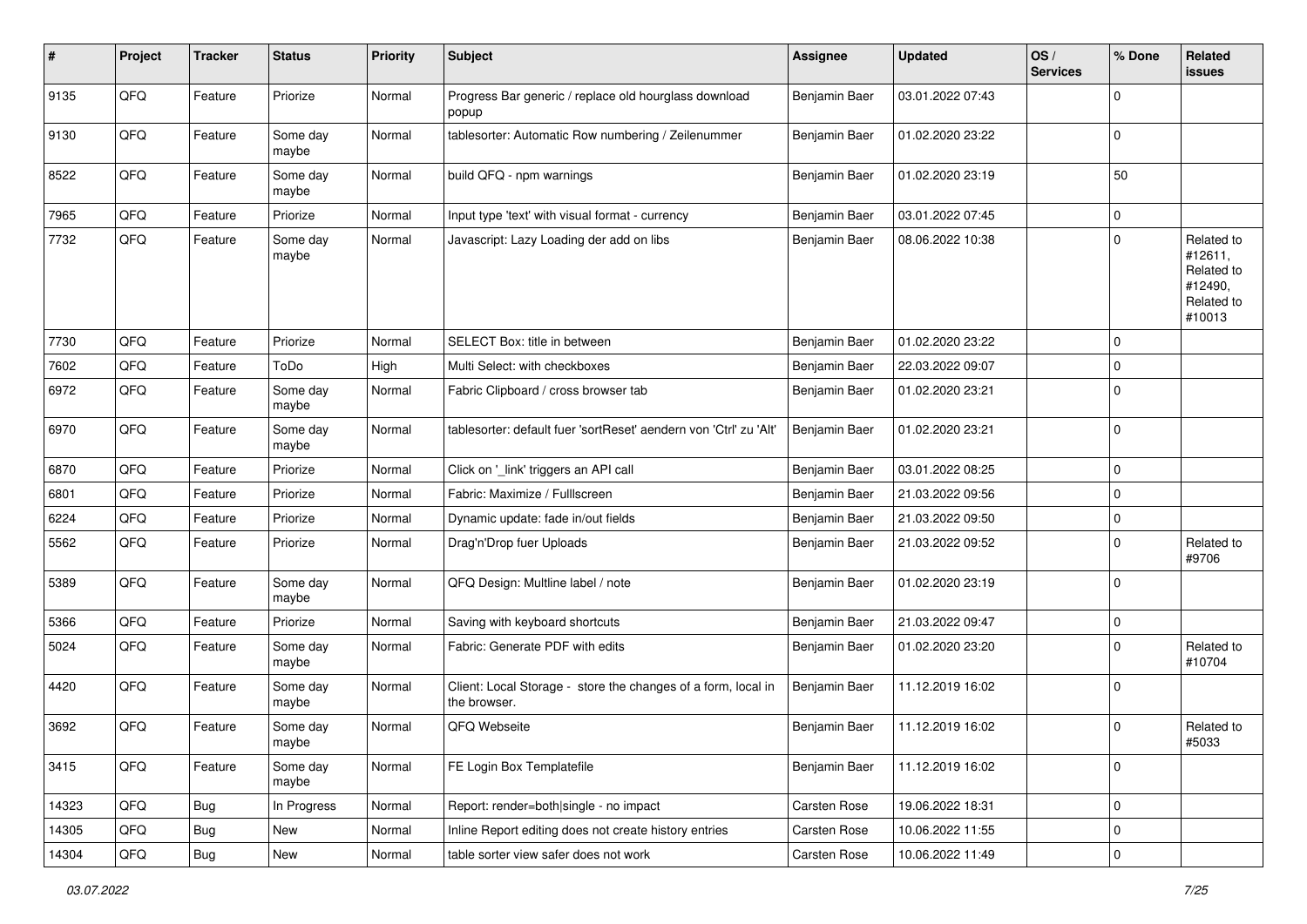| #     | Project | <b>Tracker</b> | <b>Status</b> | <b>Priority</b> | Subject                                                                                                                                             | Assignee            | <b>Updated</b>   | OS/<br><b>Services</b> | % Done      | Related<br>issues                           |
|-------|---------|----------------|---------------|-----------------|-----------------------------------------------------------------------------------------------------------------------------------------------------|---------------------|------------------|------------------------|-------------|---------------------------------------------|
| 14283 | QFQ     | Bug            | Priorize      | Normal          | HEIC / HEIF convert doesn't trigger                                                                                                                 | Carsten Rose        | 19.06.2022 16:37 |                        | $\Omega$    |                                             |
| 14233 | QFQ     | Bug            | <b>New</b>    | Normal          | AS _link: question - HTML is not rendered                                                                                                           | Carsten Rose        | 28.05.2022 11:02 |                        | $\mathbf 0$ |                                             |
| 14175 | QFQ     | Bug            | In Progress   | Normal          | Opening a form with no QFQ Session cookie fails                                                                                                     | <b>Carsten Rose</b> | 03.06.2022 10:40 |                        | $\Omega$    |                                             |
| 14091 | QFQ     | Bug            | <b>New</b>    | Normal          | inconsistent template path for twig                                                                                                                 | Carsten Rose        | 19.04.2022 18:36 |                        | $\mathbf 0$ |                                             |
| 14077 | QFQ     | <b>Bug</b>     | New           | Normal          | As _link: Attribute 'class' missing by r:1 and r:3 - but should<br>set                                                                              | <b>Carsten Rose</b> | 28.05.2022 11:02 |                        | $\Omega$    | Related to<br>#5342,<br>Related to<br>#4343 |
| 13706 | QFQ     | Bug            | <b>New</b>    | Normal          | Wrong CheckType in FieldElement LastStatus of Form Cron                                                                                             | <b>Carsten Rose</b> | 21.01.2022 18:20 |                        | $\mathbf 0$ |                                             |
| 13659 | QFQ     | Bug            | New           | Normal          | wrong sanitize class applied to R-store                                                                                                             | Carsten Rose        | 15.01.2022 14:23 |                        | $\mathbf 0$ |                                             |
| 13592 | QFQ     | Bug            | New           | Normal          | QFQ Build Queue: das vergeben von Tags klappt nicht. Es<br>werden keine Releases gebaut.                                                            | Carsten Rose        | 19.03.2022 17:45 |                        | $\Omega$    |                                             |
| 13460 | QFQ     | Bug            | New           | Normal          | Doc: Password set/reset  password should not processed<br>with 'html encode'                                                                        | Carsten Rose        | 19.03.2022 17:46 |                        | l 0         |                                             |
| 13451 | QFQ     | Bug            | <b>New</b>    | Normal          | Character Counter / Max Character: Problem in Safari                                                                                                | Carsten Rose        | 15.04.2022 17:18 |                        | $\mathbf 0$ |                                             |
| 13332 | QFQ     | Bug            | New           | Normal          | Multi Form: Required Felder werden visuell nicht markiert.                                                                                          | <b>Carsten Rose</b> | 19.03.2022 17:47 |                        | $\Omega$    |                                             |
| 13331 | QFQ     | Bug            | <b>New</b>    | Normal          | Multi Form: Clear Icon misplaced                                                                                                                    | <b>Carsten Rose</b> | 19.03.2022 17:47 |                        | $\mathbf 0$ |                                             |
| 12974 | QFQ     | Bug            | New           | High            | Sanitize Queries in Action-Elements                                                                                                                 | Carsten Rose        | 07.12.2021 17:19 |                        | $\mathbf 0$ |                                             |
| 12716 | QFQ     | Bug            | <b>New</b>    | Normal          | template group: Pattern only applied to first instance                                                                                              | Carsten Rose        | 19.03.2022 17:47 |                        | $\Omega$    |                                             |
| 12714 | QFQ     | Bug            | New           | Normal          | Conversion of GIF to PDF broken when GIF contains Alpha.                                                                                            | <b>Carsten Rose</b> | 19.03.2022 17:49 |                        | $\mathbf 0$ |                                             |
| 12702 | QFQ     | Bug            | New           | High            | templateGroup: broken in multiDb Setup                                                                                                              | <b>Carsten Rose</b> | 14.12.2021 16:02 |                        | $\mathbf 0$ |                                             |
| 12670 | QFQ     | Bug            | New           | High            | Dropdown-Menu classes können nicht mehr angegeben<br>werden                                                                                         | <b>Carsten Rose</b> | 07.12.2021 17:19 |                        | l 0         |                                             |
| 12581 | QFQ     | Bug            | New           | Normal          | Form.forward=close: Record 'new' in new browser tab ><br>save (& close) >> Form is not reloaded with new created<br>record id and stays in mode=new | <b>Carsten Rose</b> | 19.03.2022 17:48 |                        | ١o          |                                             |
| 12546 | QFQ     | Bug            | Feedback      | Normal          | Branch 'Development' - Unit Tests mit dirty workaround<br>angepasst                                                                                 | <b>Carsten Rose</b> | 19.03.2022 17:48 |                        | ١o          |                                             |
| 12545 | QFQ     | Bug            | New           | Urgent          | sql.log not created / updated                                                                                                                       | <b>Carsten Rose</b> | 14.12.2021 16:02 |                        | $\mathbf 0$ |                                             |
| 12520 | QFQ     | Bug            | New           | Normal          | Switch FE User: still active even FE User session expired                                                                                           | <b>Carsten Rose</b> | 19.03.2022 17:48 |                        | $\mathbf 0$ |                                             |
| 12513 | QFQ     | Bug            | New           | High            | Implement server side check of maxlength                                                                                                            | <b>Carsten Rose</b> | 07.12.2021 17:19 |                        | 0           |                                             |
| 12512 | QFQ     | <b>Bug</b>     | New           | Normal          | Some MySQL Installation can't use 'stored procedures'                                                                                               | Carsten Rose        | 19.03.2022 17:48 |                        | $\mathbf 0$ |                                             |
| 12468 | QFQ     | Bug            | New           | Urgent          | Form: update Form.title after save                                                                                                                  | Carsten Rose        | 03.05.2021 21:12 |                        | 0           |                                             |
| 12463 | QFQ     | <b>Bug</b>     | ToDo          | High            | QFQ Function: 'function' and 'sql' on same level - output of<br>sql is shown two times.                                                             | <b>Carsten Rose</b> | 15.12.2021 16:31 |                        | l 0         |                                             |
| 12395 | QFQ     | Bug            | ToDo          | High            | QFQ Function: Result two times shown                                                                                                                | Carsten Rose        | 18.02.2022 08:59 |                        | 0           |                                             |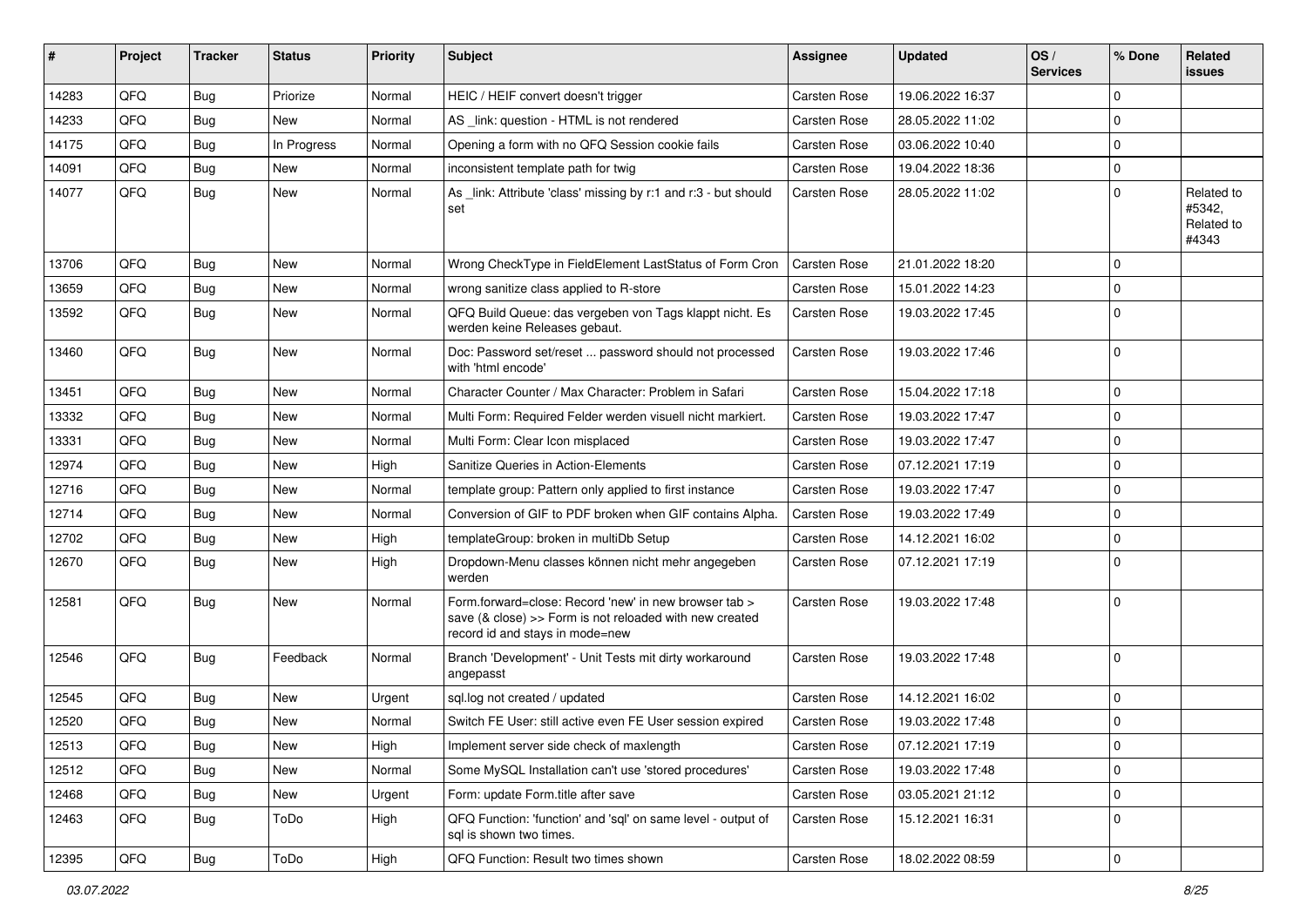| #     | Project | <b>Tracker</b> | <b>Status</b> | <b>Priority</b> | <b>Subject</b>                                                                      | <b>Assignee</b>     | <b>Updated</b>   | OS/<br><b>Services</b> | % Done         | Related<br>issues                                                                                                              |
|-------|---------|----------------|---------------|-----------------|-------------------------------------------------------------------------------------|---------------------|------------------|------------------------|----------------|--------------------------------------------------------------------------------------------------------------------------------|
| 12327 | QFQ     | Bug            | New           | Normal          | Copy to clipboard: Glyphicon can not be changed                                     | Carsten Rose        | 27.12.2021 17:59 |                        | $\Omega$       |                                                                                                                                |
| 12325 | QFQ     | Bug            | Priorize      | Normal          | MultiDB form.dblndex not working for report syntax                                  | <b>Carsten Rose</b> | 07.09.2021 13:37 |                        | $\mathbf 0$    | Related to<br>#12145,<br>Related to<br>#12314                                                                                  |
| 12187 | QFQ     | Bug            | New           | Normal          | Trigger FormAsFile() via Report: probably problem with multi<br>DB setup            | Carsten Rose        | 20.03.2021 21:20 |                        | 0              |                                                                                                                                |
| 12133 | QFQ     | Bug            | New           | Normal          | NPM, phpSpreadSheet aktualisieren                                                   | <b>Carsten Rose</b> | 15.03.2021 09:04 |                        | $\mathbf 0$    |                                                                                                                                |
| 12045 | QFQ     | <b>Bug</b>     | New           | Normal          | templateGroup afterSave FE: Aufruf ohne<br>sqlHonorFormElements funktioniert nicht  | <b>Carsten Rose</b> | 18.02.2021 16:33 |                        | $\mathbf 0$    |                                                                                                                                |
| 12040 | QFQ     | Bug            | New           | Normal          | FE Mode 'hidden' für zwei FEs auf einer Zeile                                       | Carsten Rose        | 18.02.2021 10:13 |                        | $\mathbf 0$    |                                                                                                                                |
| 11752 | QFQ     | Bug            | New           | Normal          | checkbox renders multiple input elements with same name                             | <b>Carsten Rose</b> | 17.12.2020 14:58 |                        | $\mathbf 0$    | Related to<br>#11750                                                                                                           |
| 11695 | QFQ     | Bug            | New           | Normal          | MultiForm required FE Error                                                         | Carsten Rose        | 04.12.2020 13:34 |                        | $\mathbf 0$    |                                                                                                                                |
| 11668 | QFQ     | Bug            | New           | Normal          | Play function.sql - problem with mysql                                              | <b>Carsten Rose</b> | 03.05.2021 20:48 |                        | $\mathbf 0$    |                                                                                                                                |
| 11667 | QFQ     | Bug            | New           | Normal          | MySQL mariadb-server-10.3: Incorrect datetime value                                 | <b>Carsten Rose</b> | 03.05.2021 20:48 |                        | $\mathbf 0$    |                                                                                                                                |
| 11517 | QFQ     | Bug            | In Progress   | Normal          | extraButtonInfo Broken for multiple FormElements                                    | Carsten Rose        | 12.05.2022 13:12 |                        | $\Omega$       | Related to<br>#7890,<br>Related to<br>#3811, Has<br>duplicate<br>#10905, Has<br>duplicate<br>#10553, Has<br>duplicate<br>#6779 |
| 11239 | QFQ     | <b>Bug</b>     | New           | Normal          | Radiobutton (plain): horizontales Rendern abhängig vom<br>Datentyp in der Datenbank | Carsten Rose        | 30.09.2020 18:37 |                        | 0              |                                                                                                                                |
| 10937 | QFQ     | <b>Bug</b>     | New           | Normal          | Fehler mit abhängigen Select- Feldern beim Positionieren                            | <b>Carsten Rose</b> | 12.11.2020 23:45 |                        | 0              |                                                                                                                                |
| 10704 | QFQ     | Bug            | New           | Normal          | wkhtml problem rendering fullCalendar.js / fabric.js >><br>successor: puppeteer     | <b>Carsten Rose</b> | 12.11.2020 23:45 |                        | $\mathbf 0$    | Related to<br>#5024,<br>Related to<br>#4650,<br>Related to<br>#10715                                                           |
| 10661 | QFQ     | <b>Bug</b>     | In Progress   | Normal          | Typo3 Warnungen                                                                     | Carsten Rose        | 07.09.2021 13:23 |                        | 0              | Related to<br>#12440                                                                                                           |
| 10658 | QFQ     | <b>Bug</b>     | New           | Normal          | processReadOnly broken                                                              | Carsten Rose        | 27.05.2020 17:55 |                        | $\mathbf 0$    |                                                                                                                                |
| 10640 | QFQ     | <b>Bug</b>     | New           | High            | TypeAhead Tag: FE editierbar trotz readOnly                                         | Carsten Rose        | 03.05.2021 21:12 |                        | $\mathbf 0$    | Related to<br>#7795                                                                                                            |
| 10588 | QFQ     | <b>Bug</b>     | New           | Normal          | typeahed Tag: Doku anpassen                                                         | Carsten Rose        | 12.11.2020 23:45 |                        | $\overline{0}$ |                                                                                                                                |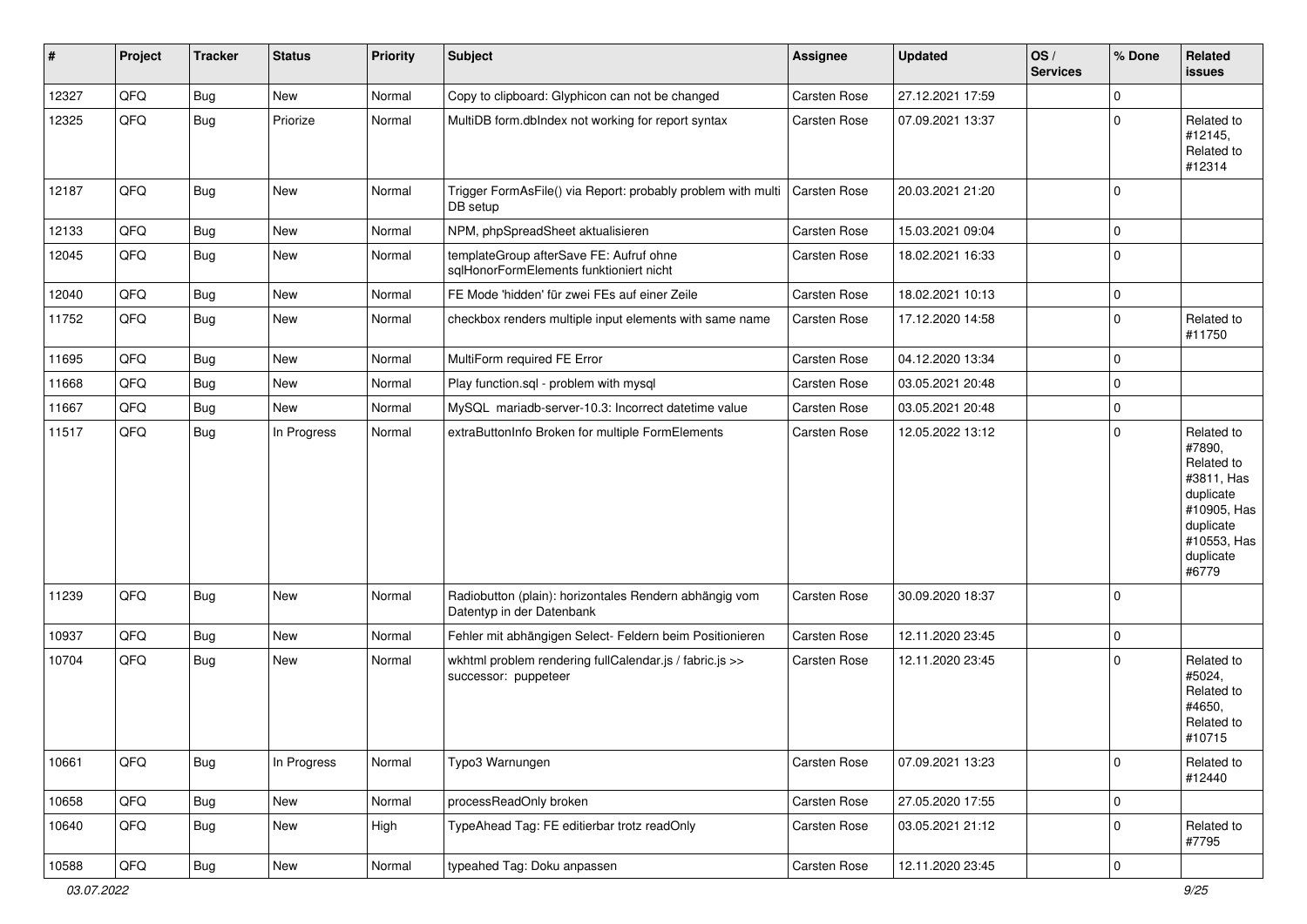| $\vert$ # | Project | <b>Tracker</b> | <b>Status</b>     | <b>Priority</b> | <b>Subject</b>                                                                                           | Assignee            | <b>Updated</b>   | OS/<br><b>Services</b> | % Done      | Related<br><b>issues</b>                                                |
|-----------|---------|----------------|-------------------|-----------------|----------------------------------------------------------------------------------------------------------|---------------------|------------------|------------------------|-------------|-------------------------------------------------------------------------|
| 10508     | QFQ     | Bug            | <b>New</b>        | High            | Multi Form broken on Multi DB Instance                                                                   | <b>Carsten Rose</b> | 03.05.2021 21:12 |                        | $\mathbf 0$ |                                                                         |
| 10506     | QFQ     | <b>Bug</b>     | <b>New</b>        | High            | Template Group broken on MultiDB instance                                                                | Carsten Rose        | 03.05.2021 21:12 |                        | $\mathbf 0$ | Related to<br>#10505                                                    |
| 10322     | QFQ     | Bug            | <b>New</b>        | Normal          | FormElement / Radio: missing column 'enum' >> FE not<br>reported                                         | Carsten Rose        | 07.05.2020 09:37 |                        | $\mathbf 0$ |                                                                         |
| 10082     | QFQ     | Bug            | <b>New</b>        | Normal          | FE.type=SELECT - 'sanatize' Class                                                                        | <b>Carsten Rose</b> | 07.05.2020 09:36 |                        | $\mathbf 0$ | Related to<br>#10081                                                    |
| 10081     | QFQ     | <b>Bug</b>     | New               | High            | Stale record lock after 'forbidden' character                                                            | Carsten Rose        | 03.05.2021 21:12 |                        | $\mathbf 0$ | Related to<br>#10082,<br>Related to<br>#9789                            |
| 9975      | QFQ     | Bug            | Priorize          | Normal          | Dropdown Menu: 'r:3' broken                                                                              | <b>Carsten Rose</b> | 01.02.2020 10:13 |                        | $\mathbf 0$ |                                                                         |
| 9958      | QFQ     | <b>Bug</b>     | Priorize          | Normal          | Broken subrecord query: no error message                                                                 | <b>Carsten Rose</b> | 05.02.2021 15:15 |                        | $\mathbf 0$ |                                                                         |
| 9947      | QFQ     | <b>Bug</b>     | Priorize          | Normal          | Unwanted error message if missing 'typeAheadSqlPrefetch'                                                 | Carsten Rose        | 01.02.2020 10:13 |                        | $\mathbf 0$ |                                                                         |
| 9862      | QFQ     | Bug            | Priorize          | Normal          | Failed writing to sql mail qfq.log should throw an exception                                             | <b>Carsten Rose</b> | 01.02.2020 10:13 |                        | $\mathbf 0$ |                                                                         |
| 9834      | QFQ     | <b>Bug</b>     | Priorize          | Normal          | Input elements with tag 'disabled' are missing on<br>form-submit: server option 'processReadOnly' broken | Carsten Rose        | 07.12.2021 16:43 |                        | $\mathbf 0$ | Related to<br>#9691,<br>Related to<br>#5305, Has<br>duplicate<br>#12331 |
| 9789      | QFQ     | <b>Bug</b>     | In Progress       | High            | Record Lock: release to early on 'leave page'                                                            | <b>Carsten Rose</b> | 10.01.2022 09:25 |                        | 100         | Related to<br>#10081,<br>Related to<br>#9173,<br>Related to<br>#8702    |
| 9783      | QFQ     | Bug            | <b>New</b>        | Normal          | Email with special characters                                                                            | <b>Carsten Rose</b> | 01.02.2020 23:22 |                        | $\mathbf 0$ |                                                                         |
| 9773      | QFQ     | <b>Bug</b>     | New               | Normal          | form.parameter.formModeGlobal=requiredOff                                                                | <b>Carsten Rose</b> | 01.02.2020 15:56 |                        | $\mathbf 0$ |                                                                         |
| 9691      | QFQ     | <b>Bug</b>     | In Progress       | Normal          | Checkbox: dynamic update > readonly                                                                      | Carsten Rose        | 01.02.2020 23:22 |                        | 50          | Related to<br>#9834                                                     |
| 9669      | QFQ     | <b>Bug</b>     | Some day<br>maybe | Normal          | Checkbox / Template Group: radio/checkbox visible broken<br>after 'add'                                  | Carsten Rose        | 16.06.2021 13:47 |                        | $\mathbf 0$ | Related to<br>#8091                                                     |
| 9534      | QFQ     | Bug            | Priorize          | Urgent          | FE.type=upload: 'Unknown Mode: ID"                                                                       | <b>Carsten Rose</b> | 03.05.2021 21:14 |                        | $\mathbf 0$ | Related to<br>#9532                                                     |
| 9533      | QFQ     | <b>Bug</b>     | <b>New</b>        | Normal          | FE.type=upload: Check in 'beforeSave' if upload is given                                                 | <b>Carsten Rose</b> | 01.02.2020 23:22 |                        | $\mathbf 0$ | Related to<br>#11523                                                    |
| 9531      | QFQ     | <b>Bug</b>     | <b>New</b>        | High            | FE File: Dynamic Update / modeSql / required detected even<br>it not set                                 | <b>Carsten Rose</b> | 11.06.2021 20:32 |                        | $\mathbf 0$ | Related to<br>#12398                                                    |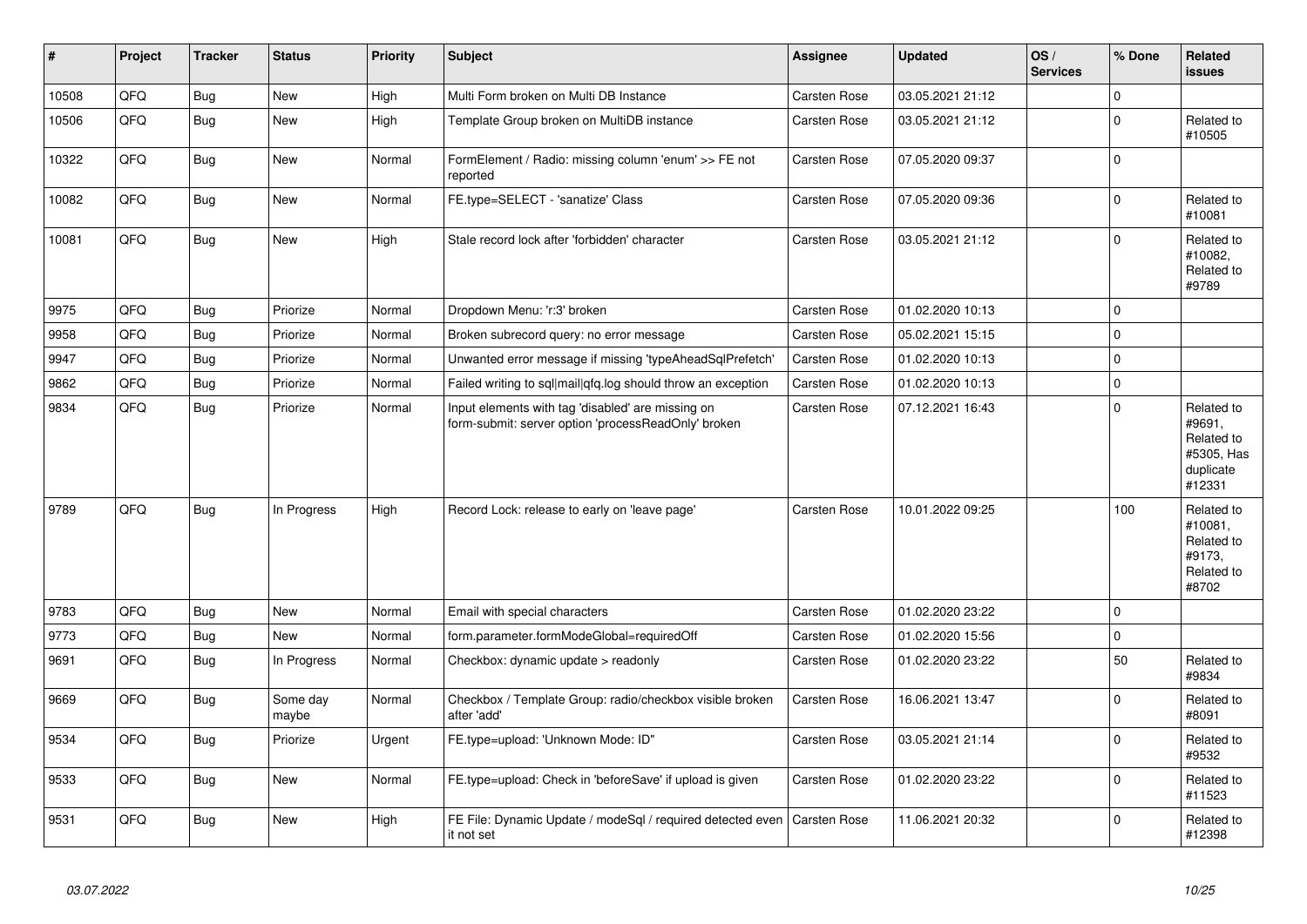| #    | Project | <b>Tracker</b> | <b>Status</b>     | <b>Priority</b> | <b>Subject</b>                                                                                        | <b>Assignee</b>     | <b>Updated</b>   | OS/<br><b>Services</b> | % Done      | <b>Related</b><br>issues                     |
|------|---------|----------------|-------------------|-----------------|-------------------------------------------------------------------------------------------------------|---------------------|------------------|------------------------|-------------|----------------------------------------------|
| 9347 | QFQ     | Bug            | <b>New</b>        | High            | FE.type=upload with dynamic show/hidden: required not<br>detected                                     | Carsten Rose        | 12.06.2021 10:40 |                        | U           | Related to<br>#5305,<br>Related to<br>#12398 |
| 9317 | QFQ     | <b>Bug</b>     | New               | Normal          | FE.type=note: with dynamic show/hidden an empty label<br>causes trouble                               | Carsten Rose        | 01.02.2020 23:22 |                        | $\Omega$    |                                              |
| 9281 | QFQ     | Bug            | Some day<br>maybe | Normal          | Allow STRICT_TRANS_TABLES                                                                             | Carsten Rose        | 02.01.2021 18:43 |                        | $\mathbf 0$ |                                              |
| 9275 | QFQ     | Bug            | <b>New</b>        | Normal          | autcron: t3 page, which takes to long to respond, is not<br>reported properly                         | <b>Carsten Rose</b> | 01.02.2020 23:22 |                        | 100         |                                              |
| 9177 | QFQ     | Bug            | <b>New</b>        | Normal          | Bug? QFQ tries to save an action FE, which has real<br>existing column name                           | Carsten Rose        | 01.02.2020 23:22 |                        | $\Omega$    |                                              |
| 9173 | QFQ     | Bug            | Priorize          | Urgent          | Stale Record Lock: Firefox                                                                            | <b>Carsten Rose</b> | 03.05.2021 21:14 |                        | $\Omega$    | Related to<br>#9789                          |
| 9127 | QFQ     | <b>Bug</b>     | New               | Normal          | Error Message: change 'roll over' color - text not readable                                           | Carsten Rose        | 01.02.2020 23:22 |                        | $\mathbf 0$ |                                              |
| 9121 | QFQ     | <b>Bug</b>     | Priorize          | High            | sip links have r and __dbIndexData set                                                                | <b>Carsten Rose</b> | 12.06.2021 10:41 |                        | $\Omega$    |                                              |
| 9077 | QFQ     | <b>Bug</b>     | New               | Normal          | typeAheadSql: report broken SQL                                                                       | Carsten Rose        | 29.06.2022 22:35 |                        | $\Omega$    | Related to<br>#4018                          |
| 9013 | QFQ     | <b>Bug</b>     | New               | Normal          | Error in Twig template not handled                                                                    | Carsten Rose        | 20.10.2021 13:43 |                        | 0           |                                              |
| 8668 | QFQ     | Bug            | <b>New</b>        | High            | Pill disabled: dyamic mode 'hidden' not respected - FE is still<br>required                           | <b>Carsten Rose</b> | 03.05.2021 21:14 |                        | $\Omega$    |                                              |
| 8431 | QFQ     | <b>Bug</b>     | <b>New</b>        | High            | autocron.php with wrong path                                                                          | Carsten Rose        | 03.05.2021 21:14 |                        | $\Omega$    |                                              |
| 8106 | QFQ     | <b>Bug</b>     | Some day<br>maybe | Normal          | Dynamic Update: Feld kann nicht auf empty zurückgesetzt<br>werden                                     | Carsten Rose        | 11.12.2019 16:01 |                        | $\mathbf 0$ |                                              |
| 8083 | QFQ     | Bug            | New               | High            | FormEditor: primary table list does not respect<br>'indexDb={{indexData:Y}}'                          | Carsten Rose        | 03.05.2021 21:14 |                        | $\Omega$    | Has<br>duplicate<br>#6678                    |
| 8049 | QFQ     | Bug            | New               | Normal          | FE.type=note, column 'value': text moves some pixel to top<br>after save                              | Carsten Rose        | 01.02.2020 23:22 |                        | $\mathbf 0$ |                                              |
| 8037 | QFQ     | <b>Bug</b>     | Priorize          | Normal          | FE.type=upload (advanced mode): {{slaveld:V}} missing<br>during dynamic update                        | Carsten Rose        | 01.02.2020 10:13 |                        | $\Omega$    |                                              |
| 7899 | QFQ     | Bug            | New               | High            | Fe.type=password / retype / required: always complain about   Carsten Rose<br>missing value           |                     | 03.05.2021 21:14 |                        | $\Omega$    |                                              |
| 7890 | QFQ     | Bug            | New               | Normal          | FormElement 'required': extraButtonInfo not aligned                                                   | Carsten Rose        | 11.06.2021 21:17 |                        | $\mathbf 0$ | Related to<br>#11517                         |
| 7795 | QFQ     | Bug            | New               | Normal          | Readonly Form: Typeahead-Felder                                                                       | Carsten Rose        | 01.02.2020 23:22 |                        | $\mathbf 0$ | Related to<br>#10640                         |
| 7685 | QFQ     | Bug            | New               | Normal          | Open FormElement from QFQ error message and save<br>modified record: error about missing {{formId:F}} | Carsten Rose        | 01.02.2020 23:22 |                        | $\mathbf 0$ |                                              |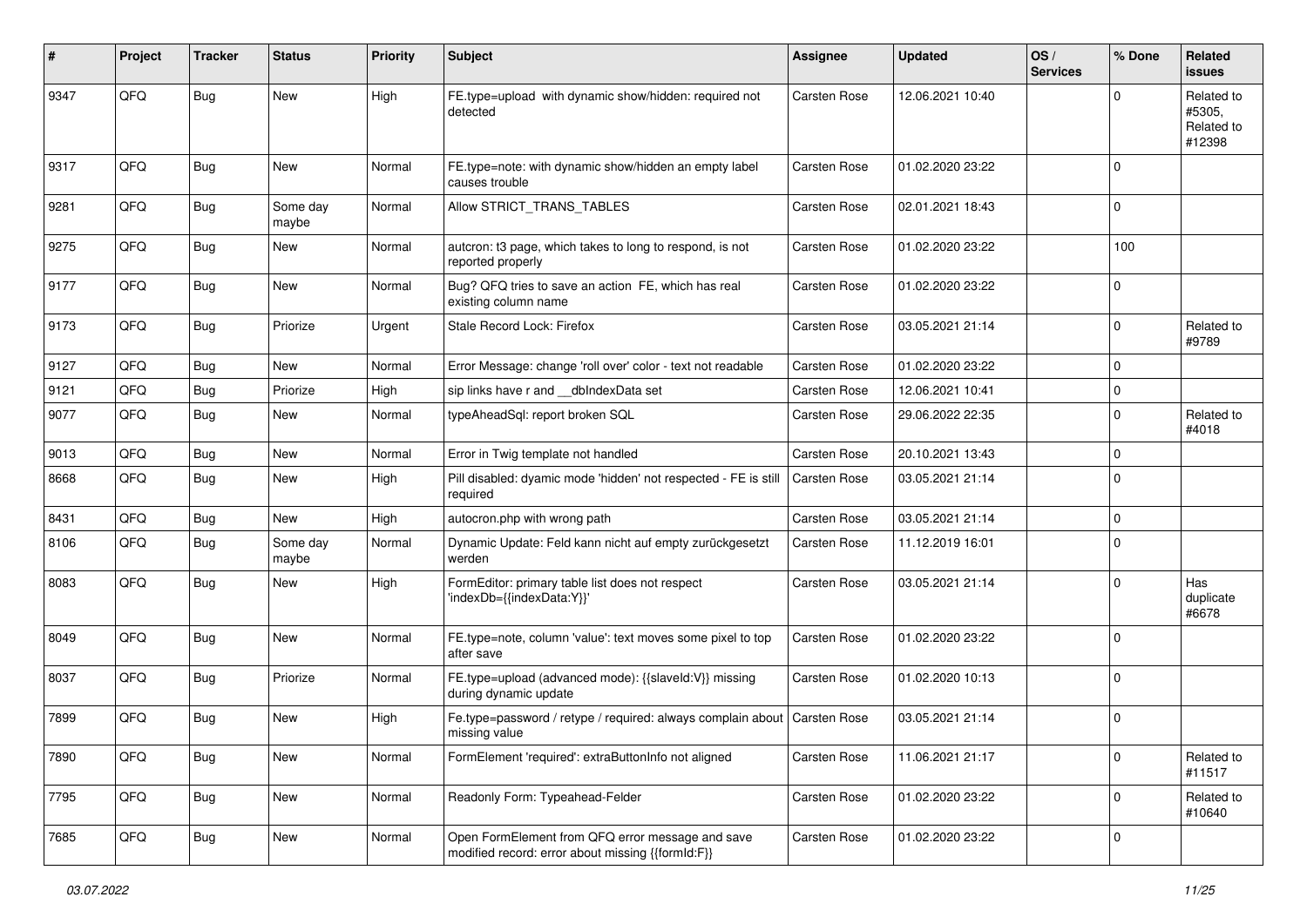| #    | Project | <b>Tracker</b> | <b>Status</b>     | <b>Priority</b> | <b>Subject</b>                                                                                                   | <b>Assignee</b>     | <b>Updated</b>   | OS/<br><b>Services</b> | % Done              | Related<br>issues   |
|------|---------|----------------|-------------------|-----------------|------------------------------------------------------------------------------------------------------------------|---------------------|------------------|------------------------|---------------------|---------------------|
| 7656 | QFQ     | Bug            | Priorize          | Normal          | FE with required, 'pattern' and 'extraButtonLock': always<br>complain about missing value                        | Carsten Rose        | 01.02.2020 10:13 |                        | 0                   |                     |
| 7650 | QFQ     | Bug            | New               | High            | Optional do not show 'required' sign on FormElement                                                              | <b>Carsten Rose</b> | 03.05.2021 21:14 |                        | $\mathbf 0$         |                     |
| 7616 | QFQ     | <b>Bug</b>     | Priorize          | Normal          | Selectlist with Enum & Dynamic Update                                                                            | <b>Carsten Rose</b> | 01.02.2020 10:13 |                        | 0                   |                     |
| 7574 | QFQ     | Bug            | New               | Normal          | Substitute error: form element not reported / dont parse<br>Form.note                                            | <b>Carsten Rose</b> | 01.02.2020 23:21 |                        | 0                   |                     |
| 7547 | QFQ     | Bug            | New               | Normal          | Error Message in afterSave: wrong parameter column<br>reported                                                   | <b>Carsten Rose</b> | 01.02.2020 23:22 |                        | $\mathbf 0$         |                     |
| 7524 | QFQ     | <b>Bug</b>     | <b>New</b>        | Normal          | QFQ throws a 'General Error' if 'fileadmin/protected/log/' is<br>not writeable                                   | <b>Carsten Rose</b> | 01.02.2020 23:22 |                        | $\mathbf 0$         |                     |
| 7513 | QFQ     | Bug            | <b>New</b>        | Normal          | Radios not correct aligned                                                                                       | <b>Carsten Rose</b> | 01.02.2020 23:22 |                        | $\mathbf 0$         |                     |
| 7512 | QFQ     | <b>Bug</b>     | New               | Normal          | FE: inputType=number >> 'pattern' is not respected                                                               | <b>Carsten Rose</b> | 01.02.2020 23:22 |                        | 0                   |                     |
| 7456 | QFQ     | <b>Bug</b>     | Some day<br>maybe | Low             | Todos in Code: solve or make ticket                                                                              | <b>Carsten Rose</b> | 16.09.2021 15:10 |                        | $\Omega$            |                     |
| 7261 | QFQ     | Bug            | <b>New</b>        | Normal          | Report pathFilename for user without path, only the filename                                                     | <b>Carsten Rose</b> | 01.02.2020 23:21 |                        | $\mathbf 0$         |                     |
| 7219 | QFQ     | Bug            | New               | Normal          | typeSheadSql / typeAheadSqlPrefetch: change to curly<br>braces                                                   | <b>Carsten Rose</b> | 01.02.2020 23:21 |                        | $\mathbf 0$         |                     |
| 7014 | QFQ     | Bug            | New               | Normal          | Sending invalid emails succeeds when<br>debug.redirectAllMailTo is set                                           | <b>Carsten Rose</b> | 01.02.2020 23:21 |                        | $\Omega$            |                     |
| 7002 | QFQ     | Bug            | New               | Normal          | Dynamic Update: row does not disappear / appear                                                                  | <b>Carsten Rose</b> | 01.02.2020 23:22 |                        | 0                   |                     |
| 6912 | QFQ     | Bug            | New               | Normal          | error Message Var 'deadline' already set in SIP - in Form<br>with FE.value={{deadline:R:::{{deadlinePeriod:Y}}}} | <b>Carsten Rose</b> | 01.02.2020 23:21 |                        | $\Omega$            |                     |
| 6677 | QFQ     | Bug            | New               | Normal          | Error message FE Action Element: no/wrong FE reference<br>who cause the problem.                                 | <b>Carsten Rose</b> | 01.02.2020 23:21 |                        | $\mathbf 0$         |                     |
| 6574 | QFQ     | Bug            | Priorize          | Normal          | qfq.log: Fehlermeldung wurde angezeigt, aber nicht geloggt                                                       | <b>Carsten Rose</b> | 01.02.2020 10:13 |                        | $\mathbf 0$         |                     |
| 6483 | QFQ     | Bug            | New               | Normal          | R Store funktioniert nicht bei 'Report Notation' im FE                                                           | <b>Carsten Rose</b> | 01.02.2020 23:21 |                        | $\mathbf 0$         |                     |
| 6462 | QFQ     | Bug            | New               | Normal          | File Upload: Nutzlose Fehlermeldung wenn Datei zu gross                                                          | <b>Carsten Rose</b> | 01.02.2020 23:21 |                        | $\Omega$            | Related to<br>#6139 |
| 6116 | QFQ     | Bug            | Priorize          | High            | value of checkbox not saved                                                                                      | <b>Carsten Rose</b> | 07.12.2021 17:19 |                        | $\mathbf 0$         |                     |
| 5991 | QFQ     | <b>Bug</b>     | Some day<br>maybe | Normal          | URLs with ' ' or long parameter are problematic                                                                  | <b>Carsten Rose</b> | 01.02.2020 23:19 |                        | $\mathbf 0$         |                     |
| 5768 | QFQ     | <b>Bug</b>     | Some day<br>maybe | Normal          | '{{pageLanguage:T}}' missing if QFQ is called via api                                                            | Carsten Rose        | 01.02.2020 23:19 |                        | $\mathsf{O}\xspace$ |                     |
| 5706 | QFQ     | <b>Bug</b>     | Some day<br>maybe | Normal          | upload: fileDestination needs to be sanatized                                                                    | Carsten Rose        | 01.02.2020 23:19 |                        | $\mathbf 0$         |                     |
| 5576 | QFQ     | <b>Bug</b>     | New               | Normal          | Using MySQL 'DROP' requires privilege - wich is not really<br>necessary.                                         | Carsten Rose        | 01.02.2020 23:21 |                        | $\mathbf 0$         |                     |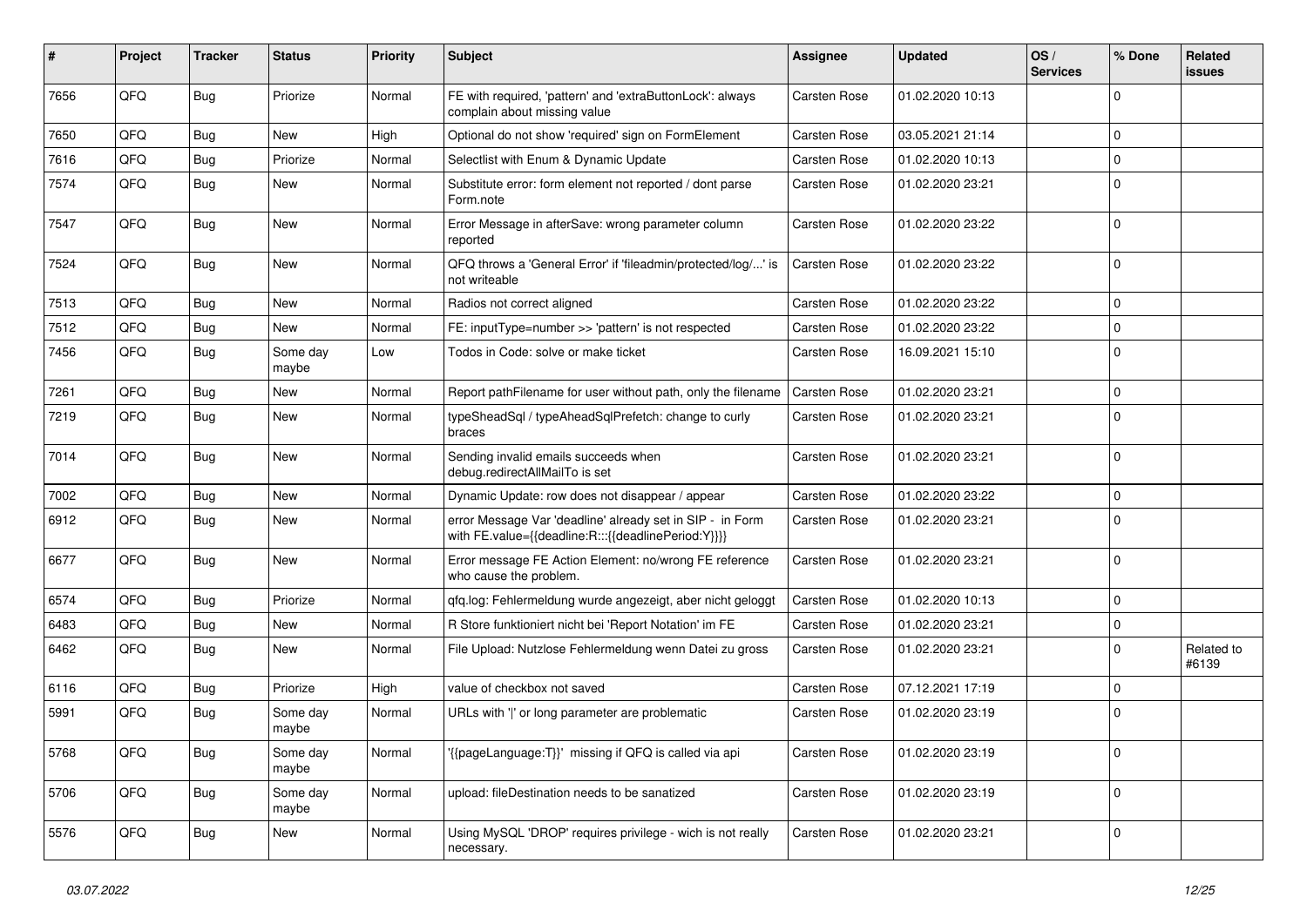| $\sharp$ | Project | <b>Tracker</b> | <b>Status</b>     | <b>Priority</b> | <b>Subject</b>                                                                                                       | <b>Assignee</b>     | <b>Updated</b>   | OS/<br><b>Services</b> | % Done      | Related<br>issues                              |
|----------|---------|----------------|-------------------|-----------------|----------------------------------------------------------------------------------------------------------------------|---------------------|------------------|------------------------|-------------|------------------------------------------------|
| 5559     | QFQ     | Bug            | New               | Normal          | FE.type = Upload: 'accept' might contain variables                                                                   | Carsten Rose        | 11.05.2020 21:23 |                        | $\Omega$    |                                                |
| 5557     | QFQ     | Bug            | Some day<br>maybe | Normal          | Form load: STORE_RECORD filled, but should be empty                                                                  | <b>Carsten Rose</b> | 01.02.2020 23:19 |                        | $\Omega$    |                                                |
| 5459     | QFQ     | Bug            | New               | High            | Multi DB: spread system tables between 'QFQ' and<br>'Data'-DB                                                        | Carsten Rose        | 03.05.2021 21:14 |                        | $\mathbf 0$ | Related to<br>#4720                            |
| 5305     | QFQ     | Bug            | <b>New</b>        | Normal          | Upload FormElement: nicht disabled by readonly Form                                                                  | <b>Carsten Rose</b> | 16.06.2021 13:43 |                        | $\Omega$    | Related to<br>#9347,<br>Related to<br>#9834    |
| 5221     | QFQ     | Bug            | New               | High            | Download Dialog: Bleibt stehen in FF wenn Datei<br>automatisch gespeichert wird.                                     | Carsten Rose        | 03.05.2021 21:14 |                        | 0           |                                                |
| 5021     | QFQ     | <b>Bug</b>     | Some day<br>maybe | Normal          | FE.typ=extra - during save displays error 'datum2' already<br>filled in STORE_SIP - the value is stored nevertheless | <b>Carsten Rose</b> | 01.02.2020 23:19 |                        | $\mathbf 0$ | Related to<br>#3875                            |
| 4771     | QFQ     | Bug            | Some day<br>maybe | Normal          | qfq: select-down-values empty after save (edit-form for<br>program administrators)                                   | <b>Carsten Rose</b> | 01.02.2020 23:20 |                        | $\Omega$    | Related to<br>#4549, Has<br>duplicate<br>#4282 |
| 4756     | QFQ     | Bug            | New               | Normal          | Form dirty even nothing changes                                                                                      | Carsten Rose        | 11.12.2019 16:16 |                        | $\mathbf 0$ |                                                |
| 4659     | QFQ     | <b>Bug</b>     | Some day<br>maybe | Normal          | infoButtonExtra                                                                                                      | <b>Carsten Rose</b> | 01.02.2020 23:20 |                        | $\Omega$    |                                                |
| 4651     | QFQ     | Bug            | Some day<br>maybe | Normal          | 'Loading document" Modal wird angezeigt bei uzhcd type=2<br>Ansicht                                                  | <b>Carsten Rose</b> | 01.02.2020 23:20 |                        | 0           |                                                |
| 4583     | QFQ     | Bug            | Some day<br>maybe | Normal          | Dynamic Update bei TypeAhead Feldern                                                                                 | Carsten Rose        | 01.02.2020 23:19 |                        | 0           |                                                |
| 4549     | QFQ     | Bug            | Some day<br>maybe | Normal          | TemplateGroups: FE.type SELECT loose selected value<br>after save                                                    | <b>Carsten Rose</b> | 01.02.2020 23:20 |                        | $\Omega$    | Related to<br>#4548.<br>Related to<br>#4771    |
| 4528     | QFQ     | Bug            | Some day<br>maybe | Normal          | extraButtonLock mit SQLAhead Bug                                                                                     | Carsten Rose        | 01.02.2020 23:19 |                        | 0           |                                                |
| 4328     | QFQ     | <b>Bug</b>     | Some day<br>maybe | Normal          | Error Message: Show FE name/number on problems in FE                                                                 | Carsten Rose        | 01.02.2020 23:20 |                        | 0           |                                                |
| 4293     | QFQ     | <b>Bug</b>     | Some day<br>maybe | Normal          | Download broken if token 'd:' is missing - but no error<br>message                                                   | <b>Carsten Rose</b> | 11.12.2019 16:03 |                        | $\Omega$    | Related to<br>#7514                            |
| 4279     | QFQ     | <b>Bug</b>     | Some day<br>maybe | High            | config.linkVars lost                                                                                                 | Carsten Rose        | 03.05.2021 21:14 |                        | 0           |                                                |
| 4092     | QFQ     | <b>Bug</b>     | Some day<br>maybe | Normal          | 1) Logging verbessern wann welches FE warum ausgefuehrt<br>wird, 2) Documentation: Best Practice Template Group      | <b>Carsten Rose</b> | 01.02.2020 23:19 |                        | 0           | Related to<br>#3504                            |
| 4008     | QFQ     | <b>Bug</b>     | Some day<br>maybe | Normal          | FormElemen.type=sendmail: wrong 'TO' if 'real<br>name <rea@mail.to>' is used</rea@mail.to>                           | Carsten Rose        | 11.12.2019 16:03 |                        | $\mathbf 0$ |                                                |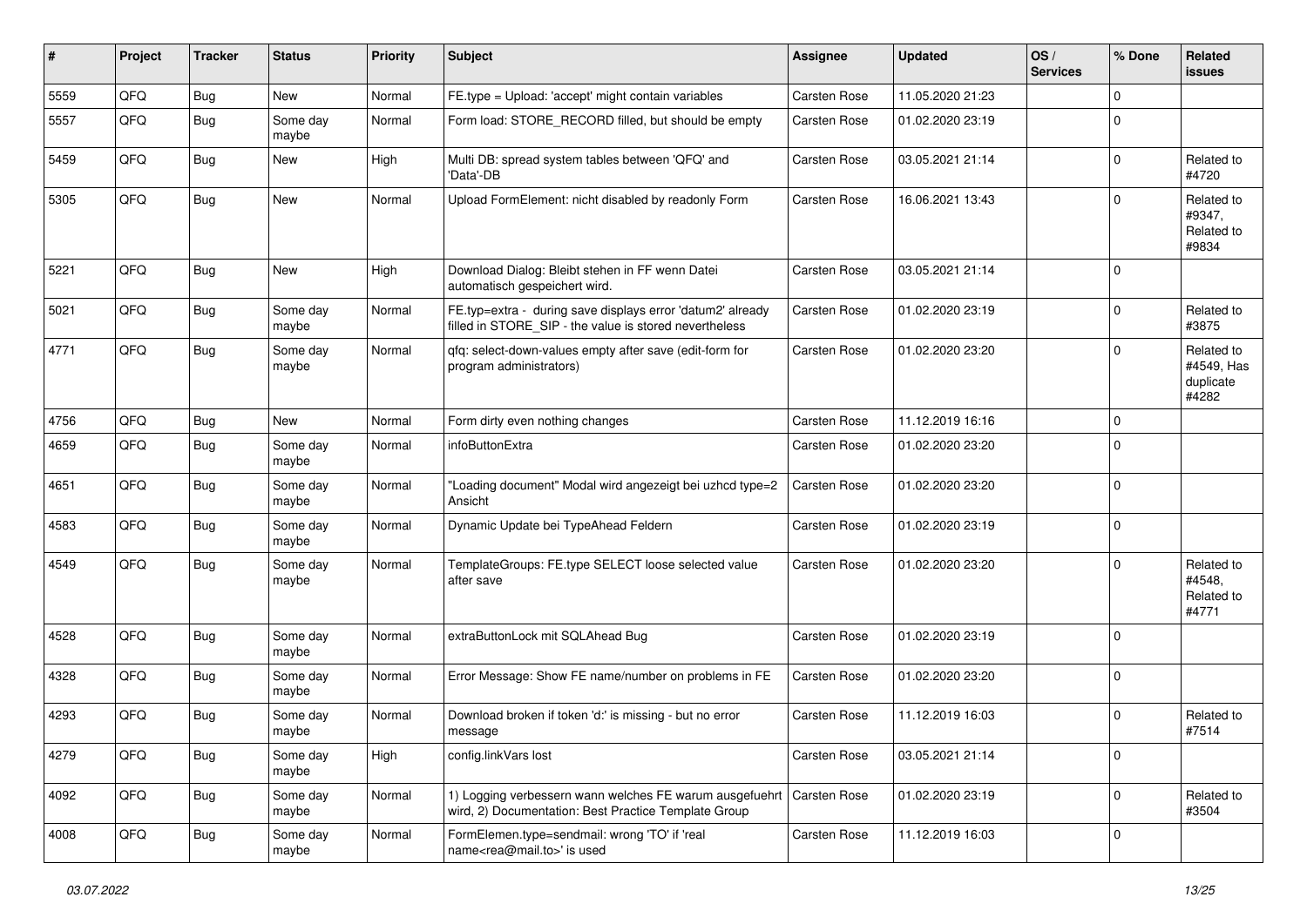| ∦     | Project | <b>Tracker</b> | <b>Status</b>     | <b>Priority</b> | Subject                                                                                                                       | Assignee            | <b>Updated</b>   | OS/<br><b>Services</b> | % Done      | Related<br>issues                                                      |
|-------|---------|----------------|-------------------|-----------------|-------------------------------------------------------------------------------------------------------------------------------|---------------------|------------------|------------------------|-------------|------------------------------------------------------------------------|
| 3895  | QFQ     | Bug            | Some day<br>maybe | Normal          | typeahead pedantic: on lehrkredit Idap webpass - if only one<br>person is in dropdown, such person can't be selected          | <b>Carsten Rose</b> | 11.12.2019 16:03 |                        | $\Omega$    |                                                                        |
| 3882  | QFQ     | Bug            | Some day<br>maybe | Normal          | templateGroup: disable 'add' if limit is reached - funktioniert<br>nicht wenn bereits records existierten                     | <b>Carsten Rose</b> | 11.12.2019 16:03 |                        | $\Omega$    |                                                                        |
| 3811  | QFQ     | Bug            | Some day<br>maybe | Normal          | Dynamic Update: extraButtonInfo - Text aktualisieren                                                                          | <b>Carsten Rose</b> | 11.12.2019 16:03 |                        | $\Omega$    | Related to<br>#11517                                                   |
| 3782  | QFQ     | Bug            | Priorize          | Normal          | Bei fehlerhafter Eingabe (z.B. Datum) sollte das erwartete<br>Format angezeigt werden                                         | <b>Carsten Rose</b> | 01.02.2020 10:13 |                        | $\Omega$    |                                                                        |
| 3750  | QFQ     | <b>Bug</b>     | Some day<br>maybe | Normal          | FE in a row: if one violates check, all are red                                                                               | <b>Carsten Rose</b> | 11.12.2019 16:03 |                        | $\Omega$    |                                                                        |
| 3682  | QFQ     | Bug            | Some day<br>maybe | Normal          | Dynamic update: Radio buttons                                                                                                 | Carsten Rose        | 11.12.2019 16:02 |                        | $\Omega$    |                                                                        |
| 3588  | QFQ     | Bug            | Some day<br>maybe | Normal          | templateGroup: versteckte Elemente werden weiterhin<br>gespeichert.                                                           | Carsten Rose        | 11.12.2019 16:02 |                        | $\Omega$    |                                                                        |
| 3570  | QFQ     | Bug            | Some day<br>maybe | High            | Formular mit prmitnew permitEdit=Always wird nicht<br>aufgerufen (ist leer)                                                   | Carsten Rose        | 03.05.2021 21:14 |                        | $\mathbf 0$ |                                                                        |
| 3547  | QFQ     | <b>Bug</b>     | New               | Normal          | FE of type 'note' causes writing of empty fields.                                                                             | Carsten Rose        | 01.02.2020 23:21 |                        | $\mathbf 0$ |                                                                        |
| 3349  | QFQ     | Bug            | Some day<br>maybe | Normal          | config.qfq.ini: a) vertraegt keine '=' im Value (z.B. Passwort),<br>b) Values sollten in ticks einschliessbar sein (spaces, ) | <b>Carsten Rose</b> | 11.12.2019 16:02 |                        | $\Omega$    |                                                                        |
| 3130  | QFQ     | Bug            | Some day<br>maybe | Normal          | Debug Info's nicht korrekt nach 'New > Save'.                                                                                 | <b>Carsten Rose</b> | 11.12.2019 16:03 |                        | $\Omega$    | Related to<br>#3253                                                    |
| 3109  | QFQ     | Bug            | Some day<br>maybe | High            | RealUrl: Links werden nicht korrekt gerendert                                                                                 | Carsten Rose        | 03.05.2021 21:14 |                        | $\Omega$    |                                                                        |
| 3061  | QFQ     | <b>Bug</b>     | Some day<br>maybe | High            | winstitute: mysql connection durcheinander - nmhp17<br>(ag7)/QFQ arbeitet mit DB/Tabellen von biostat.                        | <b>Carsten Rose</b> | 03.05.2021 21:14 |                        | $\mathbf 0$ |                                                                        |
| 2643  | QFQ     | Bug            | Some day<br>maybe | Normal          | Zend / PHP Webinars anschauen                                                                                                 | <b>Carsten Rose</b> | 01.02.2020 15:56 |                        | $\mathbf 0$ |                                                                        |
| 14371 | QFQ     | Feature        | Priorize          | Normal          | <b>LDAP via REPORT</b>                                                                                                        | <b>Carsten Rose</b> | 19.06.2022 16:37 |                        | $\mathbf 0$ |                                                                        |
| 14290 | QFQ     | Feature        | Priorize          | Normal          | FormEditor: Show Table Definition                                                                                             | <b>Carsten Rose</b> | 19.06.2022 16:37 |                        | $\Omega$    |                                                                        |
| 14187 | QFQ     | Feature        | New               | High            | qfq.log: show current URL                                                                                                     | Carsten Rose        | 28.05.2022 11:02 |                        | $\Omega$    | Related to<br>#13933,<br>Related to<br>#12532,<br>Related to<br>#11893 |
| 14090 | QFQ     | Feature        | <b>New</b>        | Normal          | Nützliche _script funktionen                                                                                                  | Carsten Rose        | 28.05.2022 11:03 |                        | 0           |                                                                        |
| 13843 | QFQ     | Feature        | New               | Normal          | Create JWT via QFQ                                                                                                            | Carsten Rose        | 19.03.2022 17:42 |                        | $\mathbf 0$ |                                                                        |
| 13841 | QFQ     | Feature        | New               | Normal          | Create PDF via iText - evaluate                                                                                               | Carsten Rose        | 19.03.2022 17:42 |                        | 0           |                                                                        |
| 13700 | QFQ     | Feature        | New               | Normal          | Redesign qfq.io Seite                                                                                                         | Carsten Rose        | 19.03.2022 17:43 |                        | 0           |                                                                        |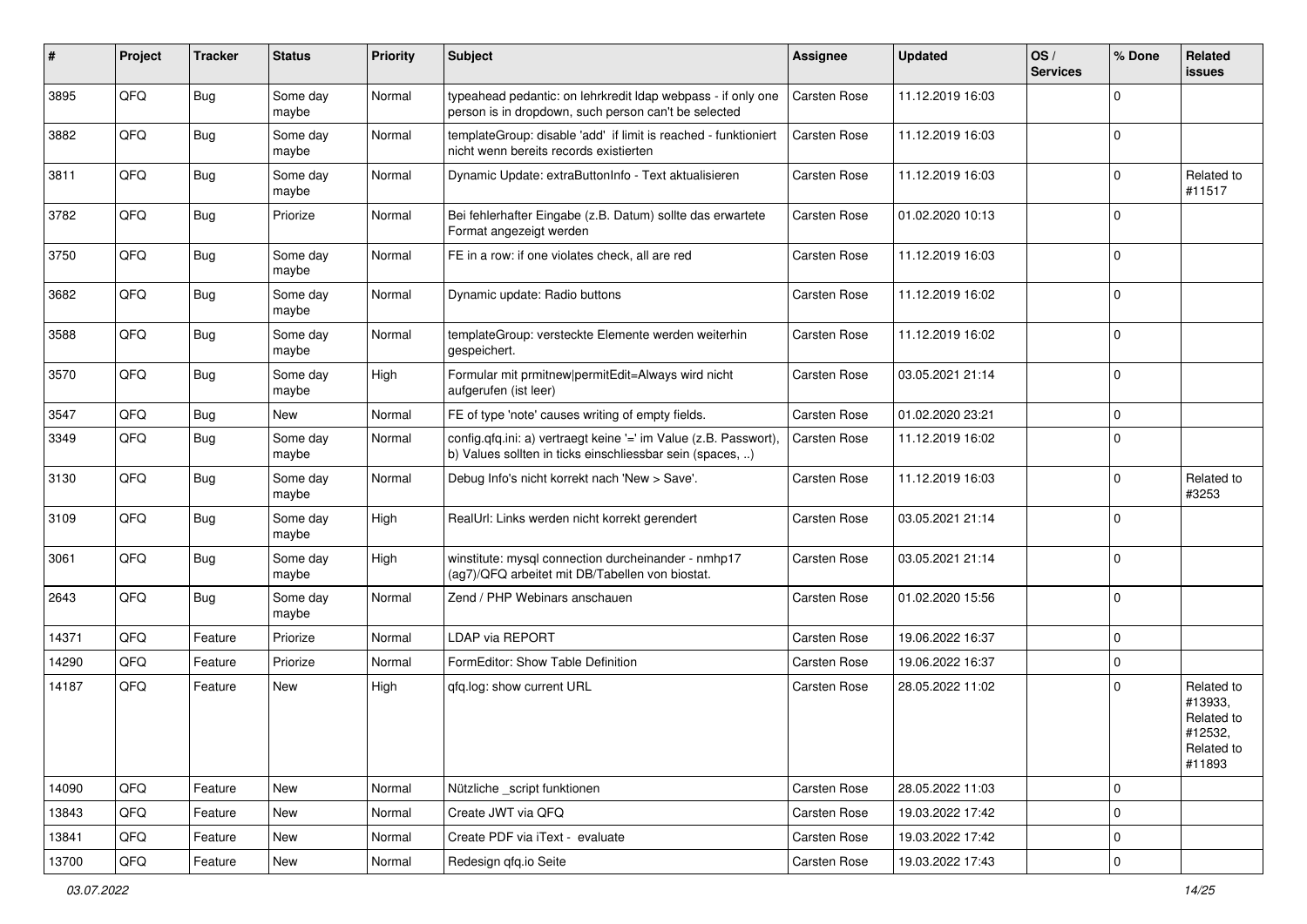| $\vert$ # | Project | <b>Tracker</b> | <b>Status</b>              | <b>Priority</b> | <b>Subject</b>                                                                                                                        | Assignee            | <b>Updated</b>   | OS/<br><b>Services</b> | % Done      | Related<br>issues                                                     |
|-----------|---------|----------------|----------------------------|-----------------|---------------------------------------------------------------------------------------------------------------------------------------|---------------------|------------------|------------------------|-------------|-----------------------------------------------------------------------|
| 13566     | QFQ     | Feature        | Ready to sync<br>(develop) | Normal          | Delete config-example.gfg.php file                                                                                                    | Carsten Rose        | 23.12.2021 09:25 |                        | $\Omega$    |                                                                       |
| 13467     | QFQ     | Feature        | <b>New</b>                 | Normal          | ChangeLog Generator                                                                                                                   | Carsten Rose        | 19.03.2022 17:46 |                        | $\Omega$    | Related to<br>#11460                                                  |
| 13354     | QFQ     | Feature        | <b>New</b>                 | Normal          | Using Websocket in QFQ                                                                                                                | <b>Carsten Rose</b> | 10.11.2021 15:47 |                        | $\mathbf 0$ |                                                                       |
| 13330     | QFQ     | Feature        | In Progress                | Normal          | Multi Form: Upload                                                                                                                    | <b>Carsten Rose</b> | 07.11.2021 12:40 |                        | 50          | Related to<br>#9706                                                   |
| 12679     | QFQ     | Feature        | <b>New</b>                 | Normal          | tablesorter: custom column width                                                                                                      | Carsten Rose        | 16.06.2021 11:10 |                        | $\Omega$    |                                                                       |
| 12664     | QFQ     | Feature        | <b>New</b>                 | Normal          | TinyMCE: report/remove malicous HTML/JS Code                                                                                          | <b>Carsten Rose</b> | 19.03.2022 17:47 |                        | $\Omega$    | Related to<br>#14320                                                  |
| 12632     | QFQ     | Feature        | <b>New</b>                 | Normal          | TinyMCE: Prepare CSS classes for images                                                                                               | <b>Carsten Rose</b> | 04.06.2021 14:35 |                        | 100         | Blocked by<br>#12186                                                  |
| 12611     | QFQ     | Feature        | Some day<br>maybe          | Normal          | Refactoring: Bootstrap with Lazy Loading                                                                                              | Carsten Rose        | 08.06.2022 10:37 |                        | $\Omega$    | Related to<br>#12490,<br>Related to<br>#10013,<br>Related to<br>#7732 |
| 12603     | QFQ     | Feature        | <b>New</b>                 | Normal          | Dropdown (Select), Radio, checkbox:<br>itemListAlways={{!SELECT key, value}}                                                          | <b>Carsten Rose</b> | 19.03.2022 17:47 |                        | $\mathbf 0$ |                                                                       |
| 12584     | QFQ     | Feature        | Feedback                   | Normal          | T3 v10 migration script: replace alias-patterns (v11)                                                                                 | Carsten Rose        | 28.05.2022 11:12 |                        | 100         |                                                                       |
| 12544     | QFQ     | Feature        | <b>New</b>                 | High            | a) ' AS _link' new also as ' AS _format', b) sortierung via<br>'display: none;', c) ' format' benoeitgt nicht zwingend<br>u/U/p/m/z/d | Carsten Rose        | 14.12.2021 16:03 |                        | $\Omega$    |                                                                       |
| 12532     | QFQ     | Feature        | <b>New</b>                 | High            | SIP-Parameter bei Seitenaufruf in Browser-Console<br>anzeigen                                                                         | Carsten Rose        | 07.12.2021 17:19 |                        | $\mathbf 0$ | Related to<br>#11893.<br>Related to<br>#14187                         |
| 12504     | QFQ     | Feature        | Priorize                   | Normal          | sql.log: report fe.id                                                                                                                 | Carsten Rose        | 05.05.2021 22:09 |                        | $\mathbf 0$ |                                                                       |
| 12503     | QFQ     | Feature        | Priorize                   | Normal          | Detect dangerous UPDATE statement with missing WHERE                                                                                  | Carsten Rose        | 05.05.2021 22:09 |                        | $\mathbf 0$ |                                                                       |
| 12480     | QFQ     | Feature        | <b>New</b>                 | Normal          | If QFQ upgrade is running, block further request                                                                                      | Carsten Rose        | 03.05.2021 20:45 |                        | $\mathbf 0$ |                                                                       |
| 12477     | QFQ     | Feature        | <b>New</b>                 | Normal          | Support for refactoring: Form, FormElement, diverse<br>Tabellen/Spalten, tt-content Records                                           | <b>Carsten Rose</b> | 03.05.2021 20:45 |                        | $\Omega$    |                                                                       |
| 12474     | QFQ     | Feature        | <b>New</b>                 | Normal          | Check BaseConfigURL if it is given and the the last char is '/'                                                                       | <b>Carsten Rose</b> | 03.05.2021 20:45 |                        | $\mathbf 0$ |                                                                       |
| 12465     | QFQ     | Feature        | <b>New</b>                 | Normal          | QFQ Function: use in FE to fill StoreRecord                                                                                           | <b>Carsten Rose</b> | 05.05.2021 21:58 |                        | $\mathbf 0$ |                                                                       |
| 12452     | QFQ     | Feature        | Priorize                   | Normal          | BaseURL: alsways with '/' at the end                                                                                                  | Carsten Rose        | 19.06.2022 13:45 |                        | $\Omega$    | Related to<br>#10782                                                  |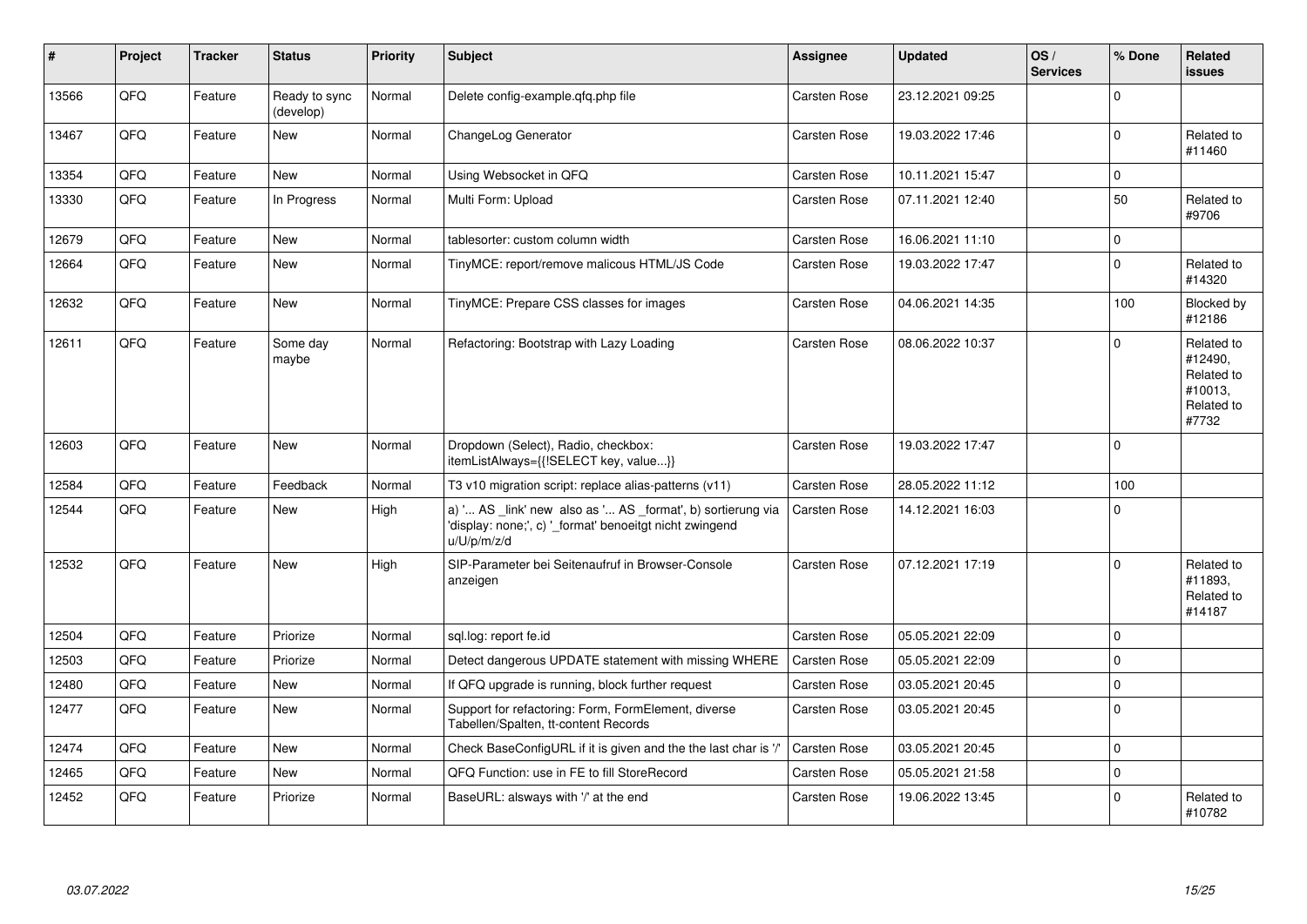| #     | Project | <b>Tracker</b> | <b>Status</b>     | <b>Priority</b> | <b>Subject</b>                                                                                                 | Assignee                                               | <b>Updated</b>   | OS/<br><b>Services</b> | % Done      | Related<br><b>issues</b>                                               |                      |
|-------|---------|----------------|-------------------|-----------------|----------------------------------------------------------------------------------------------------------------|--------------------------------------------------------|------------------|------------------------|-------------|------------------------------------------------------------------------|----------------------|
| 12440 | QFQ     | Feature        | In Progress       | Normal          | Typo3 V10 upgrade (durchfuehren und testen)                                                                    | <b>Carsten Rose</b>                                    | 21.03.2022 09:53 |                        | 50          | Related to<br>#12357,<br>Related to<br>#12067,<br>Related to<br>#10661 |                      |
| 12439 | QFQ     | Feature        | In Progress       | Normal          | TinyMCE Paste from Word & Character Count/Limit                                                                | Carsten Rose                                           | 05.05.2021 22:15 |                        | $\mathbf 0$ |                                                                        |                      |
| 12413 | QFQ     | Feature        | New               | Normal          | STORE_TYPO3: enhance for {{be_users.email:T}},<br>{{fe_users.email:T}}                                         | Carsten Rose                                           | 03.05.2021 20:45 |                        | $\Omega$    | Related to<br>#12412,<br>Related to<br>#10012                          |                      |
| 12412 | QFQ     | Feature        | New               | Normal          | Action/Escape qualifier 'e' (empty), '0': if given, an empty<br>string (or '0') will be treated as 'not found' | Carsten Rose                                           | 08.05.2021 09:40 |                        | $\Omega$    | Related to<br>#12413,<br>Related to<br>#10012                          |                      |
| 12400 | QFQ     | Feature        | New               | Normal          | Tutorial ist in QFQ Doku, Wird in der Suche gefunden, es<br>gibt aber kein Menupunkt - Inhalt ueberpruefen     | Carsten Rose                                           | 03.05.2021 20:45 |                        | $\mathbf 0$ |                                                                        |                      |
| 12337 | QFQ     | Feature        | Some day<br>maybe | Normal          | Database.php: better caching                                                                                   | Carsten Rose                                           | 16.09.2021 15:10 |                        | $\mathbf 0$ |                                                                        |                      |
| 12330 | QFQ     | Feature        | New               | Normal          | Copy to input field / text area / TinyMCE                                                                      | <b>Carsten Rose</b>                                    | 07.04.2021 09:01 |                        | $\mathbf 0$ |                                                                        |                      |
| 12315 | QFQ     | Feature        | Some day<br>maybe | Normal          | Form History (Diffs) / Backups                                                                                 | Carsten Rose                                           | 16.09.2021 15:10 |                        | $\mathbf 0$ |                                                                        |                      |
| 12269 | QFQ     | Feature        | New               | Normal          | 2FA - Login                                                                                                    | Carsten Rose                                           | 03.05.2021 20:45 |                        | $\mathbf 0$ |                                                                        |                      |
| 12186 | QFQ     | Feature        | New               | High            | TinyMCE Config für Objekte                                                                                     | Carsten Rose                                           | 07.12.2021 17:19 |                        | $\Omega$    | <b>Blocks</b><br>#12632                                                |                      |
| 12163 | QFQ     | Feature        | New               | Normal          | Checkbox: table wrap                                                                                           | Carsten Rose                                           | 03.05.2021 20:51 |                        | $\mathbf 0$ |                                                                        |                      |
| 12162 | QFQ     | Feature        | New               | Normal          | FE.type=sendmail: personalized mailing (several mails) via<br>template                                         | Carsten Rose                                           | 03.05.2021 20:45 |                        | $\mathbf 0$ |                                                                        |                      |
| 12146 | QFQ     | Feature        | New               | Normal          | Autocron Job: Anzeigen wann der naechste Job ausgefuehrt<br>wird, resp das er nicht ausgefuehrt wird           | <b>Carsten Rose</b>                                    | 15.03.2021 15:23 |                        | $\mathbf 0$ |                                                                        |                      |
| 12119 | QFQ     | Feature        | New               | Normal          | AS paged: error message missing if there ist no 'r' argument.                                                  | Carsten Rose                                           | 03.05.2021 20:51 |                        | $\mathbf 0$ |                                                                        |                      |
| 12109 | QFQ     | Feature        | New               | Normal          | Donwload Link: Plain, SIP, Persistent Link, Peristent SIP -<br>new notation                                    | Carsten Rose                                           | 03.05.2021 20:45 |                        | $\Omega$    | Related to<br>#12085                                                   |                      |
| 12024 | QFG     | Feature        | New               | Normal          | Excel Export: text columns by default decode<br>htmlspeciachar()                                               | Carsten Rose                                           | 17.02.2021 23:55 |                        | $\pmb{0}$   | Related to<br>#12022                                                   |                      |
| 12023 | QFQ     | Feature        | New               | Normal          | MySQL Stored Precdure: QDECODESPECIALCHAR()                                                                    | Carsten Rose                                           | 16.02.2021 11:16 |                        | $\mathbf 0$ | Related to<br>#12022                                                   |                      |
| 11980 | QFQ     | Feature        | In Progress       | Normal          | protected verzeichnis MUSS geschützt werden                                                                    | Carsten Rose                                           | 07.09.2021 13:30 |                        | $\mathbf 0$ |                                                                        |                      |
| 11955 | QFQ     | Feature        | New               | Normal          | subrecord: new title option to set <th> attributes - e.g. to<br/>customize tablesorter options.</th>           | attributes - e.g. to<br>customize tablesorter options. | Carsten Rose     | 03.05.2021 20:47       |             | $\mathbf 0$                                                            | Related to<br>#11775 |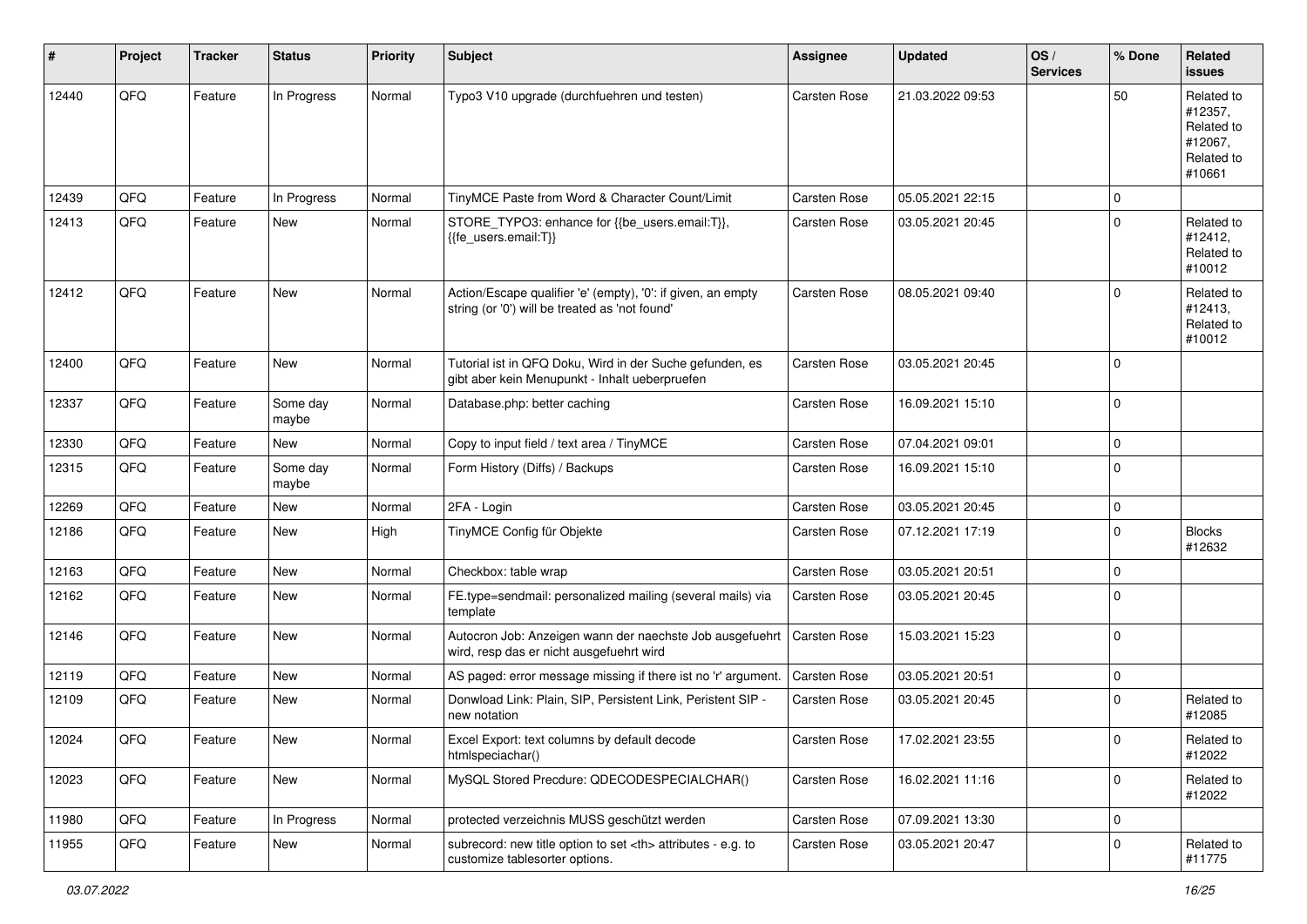| $\sharp$ | Project | <b>Tracker</b> | <b>Status</b>     | <b>Priority</b> | <b>Subject</b>                                                        | Assignee     | <b>Updated</b>   | OS/<br><b>Services</b> | % Done      | Related<br>issues                             |
|----------|---------|----------------|-------------------|-----------------|-----------------------------------------------------------------------|--------------|------------------|------------------------|-------------|-----------------------------------------------|
| 11893    | QFQ     | Feature        | New               | High            | Broken SIP: a) only report one time, b) only report in main<br>column | Carsten Rose | 12.05.2021 12:13 |                        | $\Omega$    | Related to<br>#12532,<br>Related to<br>#14187 |
| 11775    | QFQ     | Feature        | <b>New</b>        | Normal          | Subrecord Tooltip pro Feld                                            | Carsten Rose | 18.12.2020 15:22 |                        | $\mathbf 0$ | Related to<br>#11955                          |
| 11747    | QFQ     | Feature        | New               | Normal          | Maintenance Page with Redirect                                        | Carsten Rose | 03.05.2021 20:47 |                        | $\mathbf 0$ | Related to<br>#11741                          |
| 11702    | QFQ     | Feature        | <b>New</b>        | Normal          | HTML Special Char makes no sense for 'allbut' if '&' is<br>forbidden  | Carsten Rose | 07.12.2021 16:35 |                        | $\Omega$    | Related to<br>#5112,<br>Related to<br>#14320  |
| 11523    | QFQ     | Feature        | <b>New</b>        | Normal          | Mit dynamic Update erkennen, ob Upload gemacht wurde                  | Carsten Rose | 13.11.2020 15:07 |                        | $\Omega$    | Related to<br>#9533                           |
| 11516    | QFQ     | Feature        | <b>New</b>        | Normal          | Multi Page Form (Previous/Next Buttons)                               | Carsten Rose | 16.03.2021 17:52 |                        | $\Omega$    |                                               |
| 11504    | QFQ     | Feature        | New               | Normal          | Dynamic Update: Button text update for 'Save',' Close' &<br>'Delete'  | Carsten Rose | 12.11.2020 23:44 |                        | $\Omega$    |                                               |
| 11460    | QFQ     | Feature        | <b>New</b>        | Normal          | Easier creation of changelog: gitchangelog                            | Carsten Rose | 12.06.2021 10:20 |                        | $\mathbf 0$ | Related to<br>#13467                          |
| 11323    | QFG     | Feature        | Some day<br>maybe | Normal          | Report Frontend Editor Modal + Codemirror                             | Carsten Rose | 16.09.2021 15:10 |                        | $\mathbf 0$ | Related to<br>#11036                          |
| 11322    | QFQ     | Feature        | Some day<br>maybe | Normal          | Form Element JSON - (multiline parameter field)                       | Carsten Rose | 16.09.2021 15:10 |                        | $\mathbf 0$ |                                               |
| 11320    | QFQ     | Feature        | Priorize          | Normal          | Typo3 Version 10 support                                              | Carsten Rose | 05.05.2021 22:09 |                        | $\mathbf 0$ |                                               |
| 11217    | QFQ     | Feature        | Some day<br>maybe | Normal          | <b>Extend Script Functionality</b>                                    | Carsten Rose | 16.09.2021 15:10 |                        | $\mathbf 0$ |                                               |
| 11080    | QFQ     | Feature        | <b>New</b>        | Normal          | Send MQTT messages                                                    | Carsten Rose | 29.08.2020 19:49 |                        | $\mathbf 0$ |                                               |
| 11076    | QFQ     | Feature        | In Progress       | Normal          | SELECT  AS _websocket                                                 | Carsten Rose | 30.08.2020 17:49 |                        | $\pmb{0}$   |                                               |
| 11036    | QFQ     | Feature        | Some day<br>maybe | Normal          | inline report editor permissions                                      | Carsten Rose | 16.09.2021 15:09 |                        | $\Omega$    | Related to<br>#11323                          |
| 10996    | QFQ     | Feature        | <b>New</b>        | Normal          | Download video via sip: no seek                                       | Carsten Rose | 12.08.2020 14:18 |                        | $\mathbf 0$ |                                               |
| 10979    | QFQ     | Feature        | New               | Normal          | Ajax Calls an API - dataReport                                        | Carsten Rose | 11.05.2022 12:15 |                        | $\pmb{0}$   |                                               |
| 10976    | QFQ     | Feature        | <b>New</b>        | Normal          | Excel Export Verbesserungen                                           | Carsten Rose | 06.08.2020 10:56 |                        | $\mathbf 0$ |                                               |
| 10819    | QFQ     | Feature        | New               | Normal          | Persistent SIP - second try                                           | Carsten Rose | 29.06.2020 23:02 |                        | $\pmb{0}$   | Related to<br>#6261                           |
| 10793    | QFQ     | Feature        | In Progress       | Normal          | Update NPM Packages                                                   | Carsten Rose | 07.09.2021 13:25 |                        | 30          |                                               |
| 10745    | QFQ     | Feature        | Some day<br>maybe | Normal          | <b>Tablesorter Excel Export</b>                                       | Carsten Rose | 16.09.2021 15:09 |                        | $\mathbf 0$ |                                               |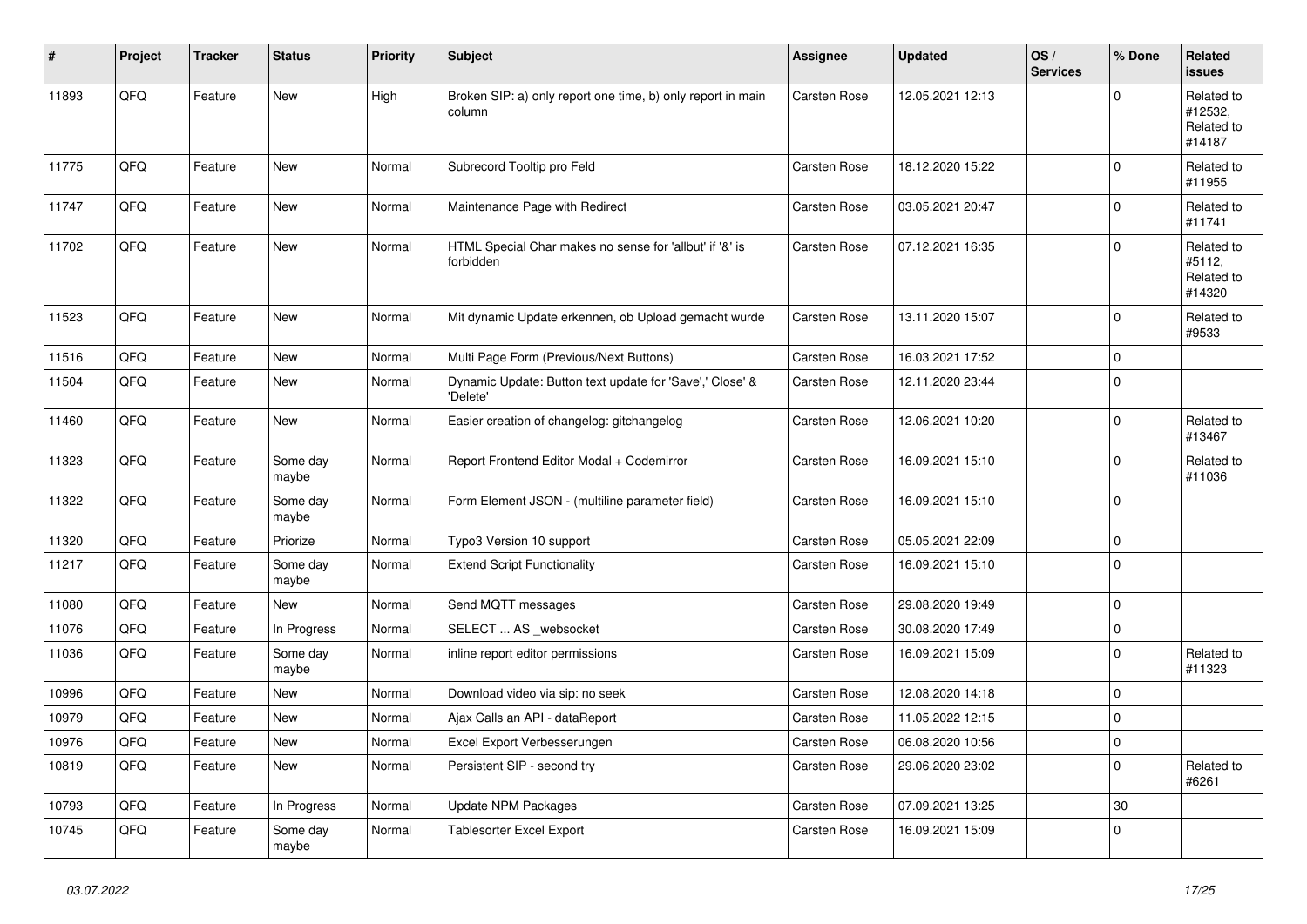| #     | Project | <b>Tracker</b> | <b>Status</b>     | <b>Priority</b> | <b>Subject</b>                                                                                     | Assignee     | <b>Updated</b>   | OS/<br><b>Services</b> | % Done      | Related<br>issues                                                      |
|-------|---------|----------------|-------------------|-----------------|----------------------------------------------------------------------------------------------------|--------------|------------------|------------------------|-------------|------------------------------------------------------------------------|
| 10716 | QFQ     | Feature        | Some day<br>maybe | Normal          | Business Logic mit Externen Skripten                                                               | Carsten Rose | 16.09.2021 15:10 |                        | $\Omega$    | Related to<br>#10713,<br>Related to<br>#8217                           |
| 10714 | QFQ     | Feature        | New               | Normal          | multi Table Form                                                                                   | Carsten Rose | 16.03.2021 18:44 |                        | $\Omega$    |                                                                        |
| 10593 | QFQ     | Feature        | New               | Normal          | label2: text behind input element                                                                  | Carsten Rose | 16.05.2020 10:57 |                        | $\mathbf 0$ |                                                                        |
| 10443 | QFQ     | Feature        | In Progress       | Normal          | Konzept_api / _live                                                                                | Carsten Rose | 07.05.2020 09:39 |                        | $\mathbf 0$ |                                                                        |
| 10119 | QFQ     | Feature        | New               | Normal          | Dropdown (selectlist) & TypeAhead: format and catagorize<br>list                                   | Carsten Rose | 07.05.2020 09:36 |                        | $\Omega$    |                                                                        |
| 10116 | QFQ     | Feature        | Some day<br>maybe | Normal          | TypeAhead: Tag - show inside 'input' element                                                       | Carsten Rose | 16.09.2021 15:09 |                        | $\mathbf 0$ |                                                                        |
| 10115 | QFQ     | Feature        | <b>New</b>        | Normal          | TypeAhead: static list                                                                             | Carsten Rose | 26.02.2020 16:42 |                        | 100         |                                                                        |
| 10095 | QFQ     | Feature        | Some day<br>maybe | Normal          | Generic Gitlab Integration into QFQ                                                                | Carsten Rose | 16.09.2021 15:10 |                        | $\Omega$    |                                                                        |
| 10080 | QFQ     | Feature        | <b>New</b>        | Normal          | Popup on 'save' / 'close': configure dialog (answer<br>yes/no/cancle/)                             | Carsten Rose | 28.03.2021 20:52 |                        | $\mathbf 0$ | Is duplicate<br>of #12262                                              |
| 10015 | QFQ     | Feature        | Priorize          | Normal          | Monospace in Textarea                                                                              | Carsten Rose | 03.02.2020 13:40 |                        | 0           |                                                                        |
| 10014 | QFQ     | Feature        | New               | Normal          | Manual.rst: describe behaviour and process order of<br>fillStoreVar, slaveId, sqlBefore,           | Carsten Rose | 01.02.2020 22:31 |                        | $\mathbf 0$ |                                                                        |
| 10013 | QFQ     | Feature        | Some day<br>maybe | Normal          | FE.typ=editor: CodeMirror                                                                          | Carsten Rose | 08.06.2022 10:37 |                        | $\mathbf 0$ | Related to<br>#12611,<br>Related to<br>#12490,<br>Related to<br>#7732  |
| 10012 | QFQ     | Feature        | Priorize          | Normal          | redirectAllMailTo: {{beEmail:T}}                                                                   | Carsten Rose | 08.05.2021 09:54 |                        | $\Omega$    | Related to<br>#12412,<br>Related to<br>#12413,<br>Related to<br>#10011 |
| 10011 | QFQ     | Feature        | Priorize          | Normal          | Offer new STORE_TYPO3 Variable 'beUser', 'beEmail'                                                 | Carsten Rose | 08.05.2021 09:51 |                        | $\Omega$    | Related to<br>#10012,<br>Related to<br>#12511                          |
| 10005 | QFQ     | Feature        | Priorize          | Normal          | Report / special column name:  AS _calendar                                                        | Carsten Rose | 03.06.2020 17:28 |                        | 0           |                                                                        |
| 9983  | QFQ     | Feature        | New               | Normal          | Report Notation: new keyword 'range'                                                               | Carsten Rose | 01.02.2020 15:55 |                        | 0           |                                                                        |
| 9968  | QFQ     | Feature        | Priorize          | Normal          | Tooltip in Links for Developer                                                                     | Carsten Rose | 01.02.2020 23:17 |                        | 0           |                                                                        |
| 9928  | QFQ     | Feature        | Priorize          | Normal          | SpecialColumnName: a) Deprecated: ' AS "_+tag " ', b)<br>New: ' AS "_ <tag1><tag2>"'</tag2></tag1> | Carsten Rose | 01.02.2020 23:17 |                        | 0           | Related to<br>#9929                                                    |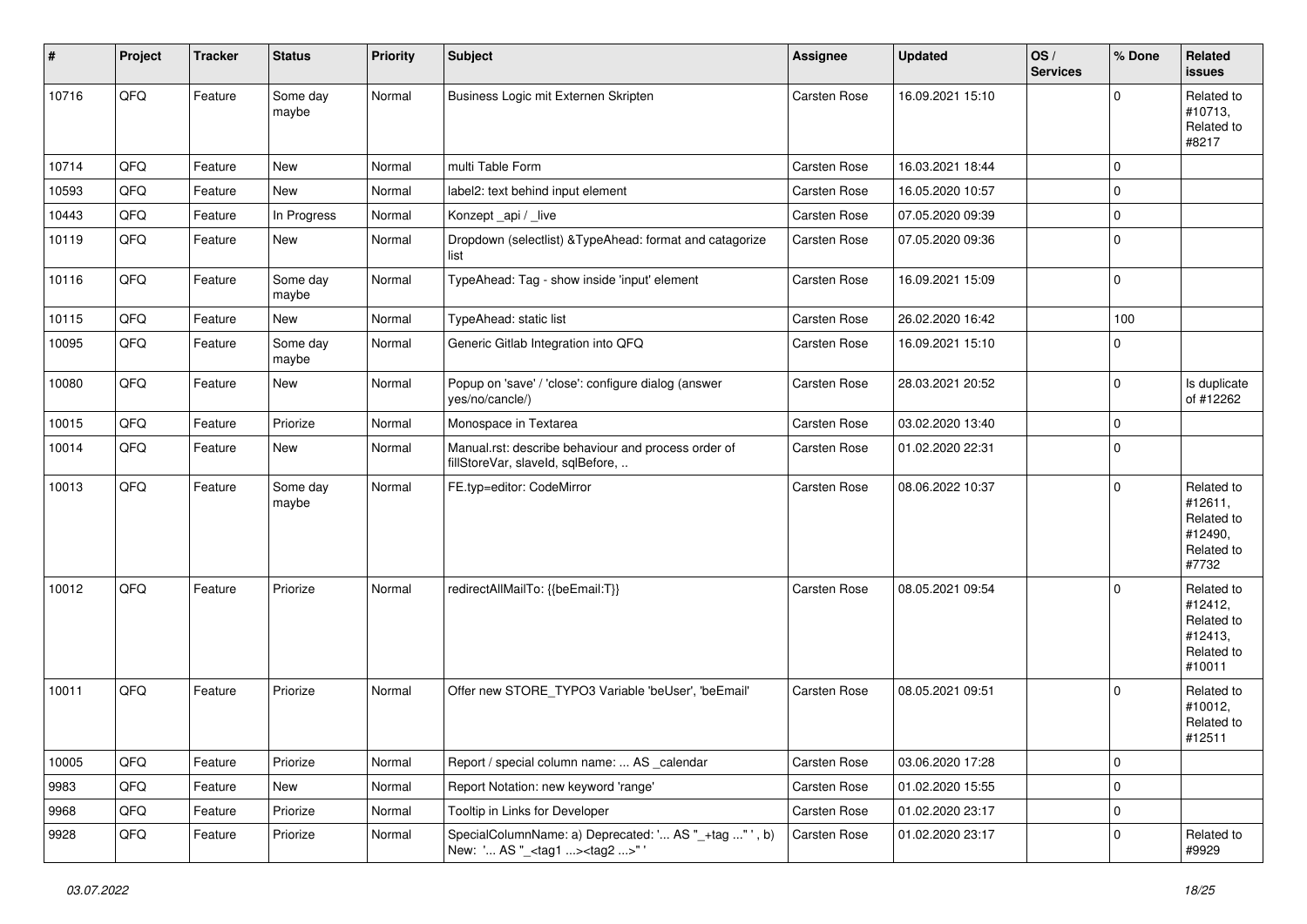| ∦    | Project | <b>Tracker</b> | <b>Status</b>     | <b>Priority</b> | <b>Subject</b>                                                                                                                        | Assignee     | <b>Updated</b>   | OS/<br><b>Services</b> | % Done      | Related<br>issues                                                    |
|------|---------|----------------|-------------------|-----------------|---------------------------------------------------------------------------------------------------------------------------------------|--------------|------------------|------------------------|-------------|----------------------------------------------------------------------|
| 9927 | QFQ     | Feature        | <b>New</b>        | Normal          | QFQ Update: a) Update nur machen wenn BE User<br>eingeloggt ist., b) Bei Fehler genaue Meldung welcher<br>Updateschritt Probleme hat. | Carsten Rose | 22.01.2020 12:59 |                        | $\mathbf 0$ |                                                                      |
| 9900 | QFQ     | Feature        | Priorize          | Normal          | Generic API Call: tt-content record >> JSON                                                                                           | Carsten Rose | 01.02.2020 10:13 |                        | $\mathbf 0$ |                                                                      |
| 9811 | QFQ     | Feature        | New               | Normal          | Report: tag every n'th row                                                                                                            | Carsten Rose | 01.02.2020 23:22 |                        | $\Omega$    |                                                                      |
| 9781 | QFQ     | Feature        | New               | Normal          | Button: CSS class to make buttons smaller                                                                                             | Carsten Rose | 01.02.2020 23:22 |                        | $\mathbf 0$ |                                                                      |
| 9777 | QFQ     | Feature        | <b>New</b>        | Normal          | Logging QFQ Variables                                                                                                                 | Carsten Rose | 16.12.2019 17:17 |                        | $\mathbf 0$ |                                                                      |
| 9707 | QFQ     | Feature        | New               | Normal          | SIP security: encode pageld and check pageld on decode                                                                                | Carsten Rose | 01.02.2020 23:22 |                        | $\mathbf 0$ |                                                                      |
| 9706 | QFQ     | Feature        | New               | Normal          | Multi File Upload (hidden template group)                                                                                             | Carsten Rose | 01.02.2020 23:22 |                        | $\Omega$    | Related to<br>#7521,<br>Related to<br>#5562,<br>Related to<br>#13330 |
| 9704 | QFQ     | Feature        | Some day<br>maybe | Normal          | Thumbnails Generieren beim Splitten von PDF Files                                                                                     | Carsten Rose | 11.12.2019 16:01 |                        | 0           |                                                                      |
| 9668 | QFQ     | Feature        | Priorize          | Normal          | Form.mode: rename 'hidden' to 'hide'                                                                                                  | Carsten Rose | 05.05.2021 22:14 |                        | $\mathbf 0$ | Related to<br>#6437                                                  |
| 9602 | QFQ     | Feature        | <b>New</b>        | Normal          | Form definition as JSON                                                                                                               | Carsten Rose | 01.02.2020 23:21 |                        | $\Omega$    | Related to<br>#9600                                                  |
| 9579 | QFQ     | Feature        | Some day<br>maybe | Normal          | Multiform with Process Row                                                                                                            | Carsten Rose | 11.12.2019 16:01 |                        | $\Omega$    |                                                                      |
| 9537 | QFQ     | Feature        | <b>New</b>        | Normal          | FormEditor: Edit fieldset in FrontEnd                                                                                                 | Carsten Rose | 01.02.2020 23:22 |                        | $\mathbf 0$ |                                                                      |
| 9517 | QFQ     | Feature        | In Progress       | High            | Input multiple tags with typeahead                                                                                                    | Carsten Rose | 03.05.2021 21:14 |                        | 40          | Related to<br>#10150                                                 |
| 9394 | QFQ     | Feature        | Priorize          | Normal          | REST: allow for non numerical ids in get requests                                                                                     | Carsten Rose | 05.05.2021 22:10 |                        | $\mathbf 0$ |                                                                      |
| 9352 | QFQ     | Feature        | New               | Normal          | FE 'Native' fire slaveld, sqlAfter, sqlIns                                                                                            | Carsten Rose | 01.02.2020 23:22 |                        | $\Omega$    |                                                                      |
| 9348 | QFQ     | Feature        | New               | Normal          | defaultThumbnailSize: pre render thumbnails                                                                                           | Carsten Rose | 12.06.2021 09:05 |                        | $\mathbf 0$ |                                                                      |
| 9346 | QFQ     | Feature        | Priorize          | Normal          | beforeSave: check if an upload is given                                                                                               | Carsten Rose | 11.06.2021 21:18 |                        | $\mathbf 0$ |                                                                      |
| 9221 | QFQ     | Feature        | New               | Normal          | typeAhead: Zeichenlimite ausschalten                                                                                                  | Carsten Rose | 29.06.2022 22:36 |                        | $\mathbf 0$ |                                                                      |
| 9208 | QFQ     | Feature        | New               | Normal          | Manage 'recent' records                                                                                                               | Carsten Rose | 01.02.2020 23:22 |                        | $\mathbf 0$ |                                                                      |
| 9136 | QFQ     | Feature        | <b>New</b>        | Normal          | Create ZIP files with dynamic PDFs                                                                                                    | Carsten Rose | 01.02.2020 23:22 |                        | 0           |                                                                      |
| 9129 | QFQ     | Feature        | New               | Normal          | sqlValidate: Message as notification, not as error                                                                                    | Carsten Rose | 01.02.2020 23:22 |                        | $\mathbf 0$ | Related to<br>#9128                                                  |
| 9128 | QFQ     | Feature        | New               | Normal          | Error Message: not replaced variables- a) replace back to<br>'{{', b) underline                                                       | Carsten Rose | 01.02.2020 23:22 |                        | $\mathbf 0$ | Related to<br>#9129                                                  |
| 8975 | QFQ     | Feature        | New               | Normal          | Report Notation: 2.0                                                                                                                  | Carsten Rose | 01.02.2020 23:22 |                        | 0           | Related to<br>#8963                                                  |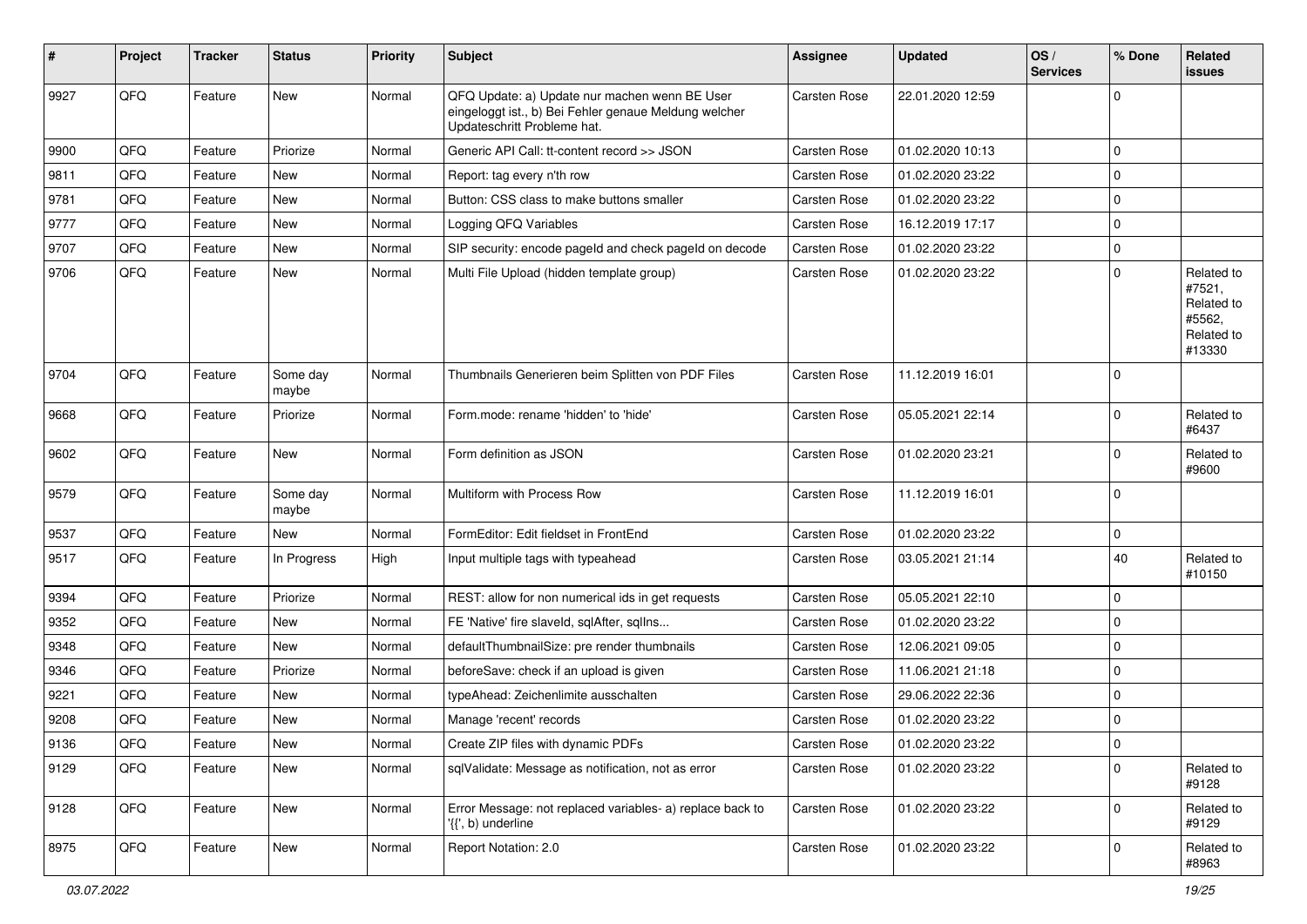| #    | Project | <b>Tracker</b> | <b>Status</b>     | <b>Priority</b> | <b>Subject</b>                                                                                         | <b>Assignee</b> | <b>Updated</b>   | OS/<br><b>Services</b> | % Done      | Related<br><b>issues</b>                        |
|------|---------|----------------|-------------------|-----------------|--------------------------------------------------------------------------------------------------------|-----------------|------------------|------------------------|-------------|-------------------------------------------------|
| 8963 | QFQ     | Feature        | Priorize          | Normal          | Setting values in a store: flexible way                                                                | Carsten Rose    | 05.05.2021 22:10 |                        | $\Omega$    | Related to<br>#8975                             |
| 8962 | QFQ     | Feature        | New               | High            | allow for form fields with identical names                                                             | Carsten Rose    | 03.05.2021 21:14 |                        | $\mathbf 0$ |                                                 |
| 8894 | QFQ     | Feature        | Some day<br>maybe | Normal          | Documentation Tags Usable in QFQ Application                                                           | Carsten Rose    | 11.12.2019 16:01 |                        | $\mathbf 0$ |                                                 |
| 8892 | QFQ     | Feature        | Some day<br>maybe | Normal          | Display and Edit SQL Comments in Form Editor                                                           | Carsten Rose    | 11.12.2019 16:01 |                        | $\Omega$    |                                                 |
| 8806 | QFQ     | Feature        | <b>New</b>        | Normal          | SQL Function nl2br                                                                                     | Carsten Rose    | 01.02.2020 23:22 |                        | $\mathbf 0$ |                                                 |
| 8719 | QFQ     | Feature        | <b>New</b>        | Normal          | extraButtonLock: add support for 0/1                                                                   | Carsten Rose    | 01.02.2020 23:22 |                        | $\mathbf 0$ |                                                 |
| 8702 | QFQ     | Feature        | <b>New</b>        | Normal          | Load Record which is locked: missing user info                                                         | Carsten Rose    | 11.12.2019 16:16 |                        | $\Omega$    | Related to<br>#9789                             |
| 8586 | QFQ     | Feature        | Some day<br>maybe | Normal          | QFQ: Enhance Error message for 'record not found'                                                      | Carsten Rose    | 16.09.2021 15:10 |                        | $\mathbf 0$ |                                                 |
| 8585 | QFQ     | Feature        | Priorize          | Normal          | Enhance Error message for 'unknown form'                                                               | Carsten Rose    | 01.02.2020 10:13 |                        | $\mathbf 0$ |                                                 |
| 8584 | QFQ     | Feature        | Priorize          | Normal          | FE 'Action' - never assign to Container (except Template)<br>Group)                                    | Carsten Rose    | 01.02.2020 10:13 |                        | $\mathbf 0$ |                                                 |
| 8520 | QFQ     | Feature        | Some day<br>maybe | Normal          | Bring QFQ to Composer                                                                                  | Carsten Rose    | 16.09.2021 15:10 |                        | 0           |                                                 |
| 8336 | QFQ     | Feature        | New               | Normal          | Form > modified > Close New: a) Optional disable popup, b)<br>custom text, c) mode on save: close stay | Carsten Rose    | 01.02.2020 23:22 |                        | $\Omega$    | Related to<br>#8335                             |
| 8277 | QFQ     | Feature        | Priorize          | Normal          | fe.parameter.default=                                                                                  | Carsten Rose    | 01.02.2020 23:17 |                        | $\Omega$    | Related to<br>#8113                             |
| 8217 | QFQ     | Feature        | New               | Normal          | if-elseif-else construct                                                                               | Carsten Rose    | 16.03.2021 18:41 |                        | $\Omega$    | Related to<br>#10716                            |
| 8204 | QFQ     | Feature        | Priorize          | High            | Position 'required mark'                                                                               | Carsten Rose    | 16.06.2021 13:44 |                        | $\mathbf 0$ |                                                 |
| 8187 | QFQ     | Feature        | New               | Normal          | Subrecord: enable/hide new button - make new/edit/delete<br>customizeable.                             | Carsten Rose    | 06.03.2021 18:44 |                        | $\Omega$    | Related to<br>#11326                            |
| 8101 | QFQ     | Feature        | Some day<br>maybe | Normal          | Password hash: support further hashing methods                                                         | Carsten Rose    | 16.09.2021 15:10 |                        | 0           |                                                 |
| 8089 | QFQ     | Feature        | New               | Normal          | Copy/Paste for FormElements                                                                            | Carsten Rose    | 01.02.2020 23:22 |                        | $\mathbf 0$ |                                                 |
| 8082 | QFQ     | Feature        | Priorize          | High            | Contact form without saving record                                                                     | Carsten Rose    | 07.12.2021 15:20 |                        | $\mathbf 0$ | Related to<br>#8587,<br><b>Blocks</b><br>#11850 |
| 8044 | QFQ     | Feature        | Priorize          | Normal          | Transaction: a) Form, b) Report                                                                        | Carsten Rose    | 05.05.2021 22:14 |                        | $\mathbf 0$ | Related to<br>#8043                             |
| 8034 | QFQ     | Feature        | Priorize          | Normal          | FormElement 'data': 22.22.2222 should not be accepted                                                  | Carsten Rose    | 01.02.2020 10:13 |                        | $\mathbf 0$ |                                                 |
| 7924 | QFG     | Feature        | New               | Normal          | Radio/Checkbox with Tooltip                                                                            | Carsten Rose    | 01.02.2020 23:22 |                        | $\pmb{0}$   |                                                 |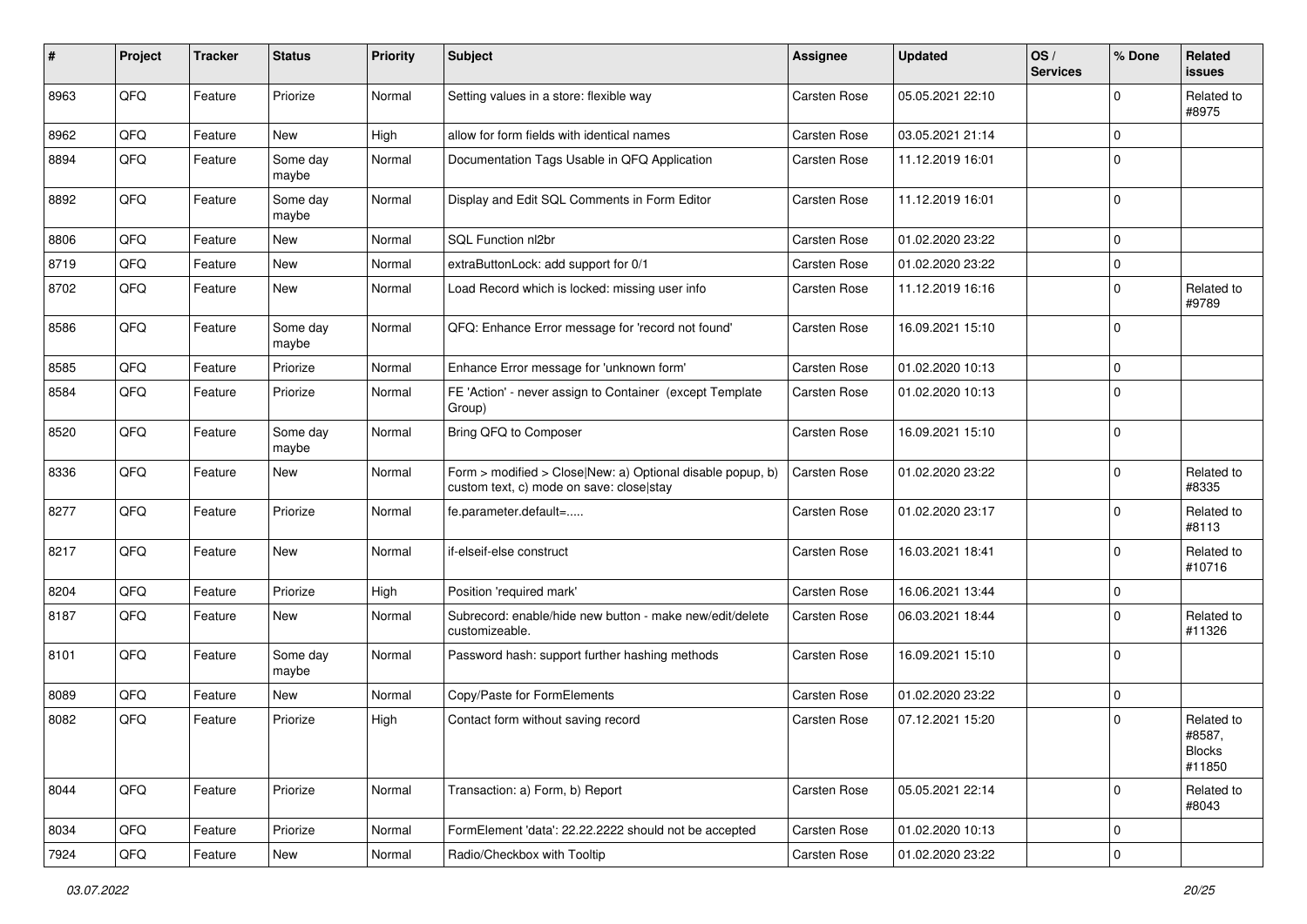| $\vert$ # | Project | <b>Tracker</b> | <b>Status</b>     | <b>Priority</b> | <b>Subject</b>                                                          | Assignee            | <b>Updated</b>   | OS/<br><b>Services</b> | % Done      | Related<br>issues         |
|-----------|---------|----------------|-------------------|-----------------|-------------------------------------------------------------------------|---------------------|------------------|------------------------|-------------|---------------------------|
| 7920      | QFQ     | Feature        | <b>New</b>        | Normal          | FE: Syntax Highlight, Zeinlenumbruch                                    | <b>Carsten Rose</b> | 01.02.2020 10:03 |                        | $\Omega$    |                           |
| 7850      | QFQ     | Feature        | New               | High            | Upload records: non 'pathFileName' column                               | <b>Carsten Rose</b> | 03.05.2021 21:14 |                        | 0           |                           |
| 7812      | QFQ     | Feature        | New               | Normal          | FE 'Subrecord' - new option 'subrecordShowFilter',<br>'subrecordPaging' | <b>Carsten Rose</b> | 01.02.2020 23:22 |                        | $\Omega$    |                           |
| 7683      | QFQ     | Feature        | <b>New</b>        | Normal          | Special column names in '{{ SELECT  AS _link }}' should<br>be detected  | <b>Carsten Rose</b> | 01.02.2020 23:21 |                        | $\Omega$    |                           |
| 7681      | QFQ     | Feature        | New               | Normal          | Optional switch off 'check for modified record'                         | <b>Carsten Rose</b> | 01.02.2020 23:21 |                        | 0           |                           |
| 7660      | QFQ     | Feature        | New               | Normal          | IMAP: import mails to DB, move / delete mails                           | Carsten Rose        | 01.02.2020 09:52 |                        | $\Omega$    |                           |
| 7630      | QFQ     | Feature        | Priorize          | Normal          | detailed error message for simple upload                                | Carsten Rose        | 01.02.2020 10:13 |                        | $\mathbf 0$ |                           |
| 7522      | QFQ     | Feature        | Priorize          | Normal          | Inserting default index.html to folder (Avoid Apache<br>Indexing)       | Carsten Rose        | 01.02.2020 10:13 |                        | $\Omega$    |                           |
| 7521      | QFQ     | Feature        | <b>New</b>        | Normal          | TemplateGroup: fe.type=upload                                           | <b>Carsten Rose</b> | 01.02.2020 23:21 |                        | $\Omega$    | Related to<br>#9706       |
| 7520      | QFQ     | Feature        | New               | Normal          | QR Code:  AS _qr ( AS _link)                                            | <b>Carsten Rose</b> | 01.02.2020 23:22 |                        | $\Omega$    |                           |
| 7519      | QFQ     | Feature        | New               | Normal          | Select: Multi                                                           | <b>Carsten Rose</b> | 01.02.2020 23:22 |                        | $\mathbf 0$ |                           |
| 7481      | QFQ     | Feature        | <b>New</b>        | Normal          | Detect 'BaseUrl' automatically                                          | <b>Carsten Rose</b> | 01.02.2020 23:21 |                        | $\mathbf 0$ |                           |
| 7480      | QFQ     | Feature        | New               | Normal          | Record History (Undo / Redo)                                            | <b>Carsten Rose</b> | 11.12.2019 16:16 |                        | $\Omega$    | Related to<br>#2361       |
| 7453      | QFQ     | Feature        | Some day<br>maybe | Normal          | import / export forms QFQ                                               | <b>Carsten Rose</b> | 16.09.2021 15:10 |                        | $\Omega$    |                           |
| 7452      | QFQ     | Feature        | Some day<br>maybe | Normal          | automate deployment new QFQ version                                     | <b>Carsten Rose</b> | 16.09.2021 15:10 |                        | $\Omega$    |                           |
| 7342      | QFQ     | Feature        | New               | Normal          | add content $=$ hide this                                               | <b>Carsten Rose</b> | 01.02.2020 23:21 |                        | $\Omega$    |                           |
| 7336      | QFQ     | Feature        | Some day<br>maybe | Normal          | PDF Upload: disallow PDFs with specific Meta information                | <b>Carsten Rose</b> | 11.12.2019 16:01 |                        | $\Omega$    |                           |
| 7290      | QFQ     | Feature        | Priorize          | Normal          | FormEditor: title as textarea if LEN(title)>60                          | <b>Carsten Rose</b> | 01.02.2020 10:13 |                        | $\mathbf 0$ | Blocked by<br>#7682       |
| 7280      | QFQ     | Feature        | New               | Normal          | recently used table                                                     | <b>Carsten Rose</b> | 01.02.2020 23:21 |                        | $\mathbf 0$ |                           |
| 7239      | QFQ     | Feature        | New               | Normal          | TinyMCE: html tag whitelist                                             | Carsten Rose        | 01.02.2020 23:21 |                        | $\Omega$    | Related to<br>#14320      |
| 7217      | QFQ     | Feature        | Priorize          | Normal          | Download: notice User if `_sip=?` is missing                            | <b>Carsten Rose</b> | 01.02.2020 10:13 |                        | $\Omega$    |                           |
| 7175      | QFQ     | Feature        | <b>New</b>        | Normal          | Upload: md5 hash as filename                                            | <b>Carsten Rose</b> | 01.02.2020 23:21 |                        | $\Omega$    |                           |
| 7119      | QFQ     | Feature        | <b>New</b>        | Normal          | Upload: scaleDownWidth, scaleDownHeight                                 | <b>Carsten Rose</b> | 01.02.2020 23:21 |                        | $\Omega$    |                           |
| 7109      | QFQ     | Feature        | New               | Normal          | Dynamic Updates: row/element hide                                       | <b>Carsten Rose</b> | 01.02.2020 23:22 |                        | $\Omega$    | Has<br>duplicate<br>#4081 |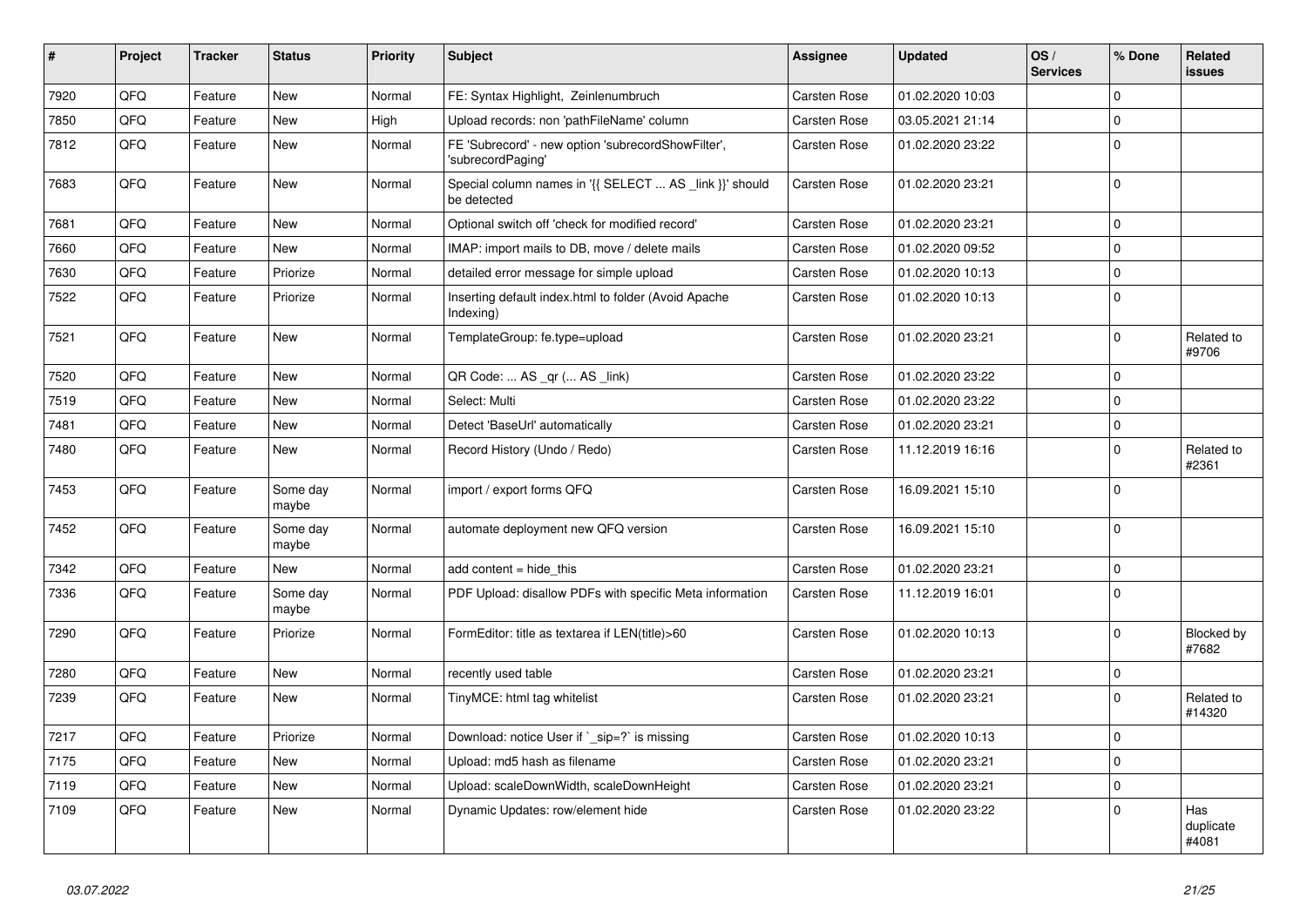| #    | Project | <b>Tracker</b> | <b>Status</b>     | <b>Priority</b> | <b>Subject</b>                                                                                                             | Assignee            | <b>Updated</b>   | OS/<br><b>Services</b> | % Done      | Related<br><b>issues</b>                    |
|------|---------|----------------|-------------------|-----------------|----------------------------------------------------------------------------------------------------------------------------|---------------------|------------------|------------------------|-------------|---------------------------------------------|
| 7107 | QFQ     | Feature        | Some day<br>maybe | Normal          | Showcase Registration Tool: Anmeldung / Administration :<br>Liste Anmeldungen / Emaileinaldung                             | Carsten Rose        | 11.12.2019 16:01 |                        | $\Omega$    |                                             |
| 7102 | QFQ     | Feature        | <b>New</b>        | Normal          | Comment sign in report: '#' and '--'                                                                                       | <b>Carsten Rose</b> | 01.02.2020 23:21 |                        | $\Omega$    |                                             |
| 7099 | QFQ     | Feature        | New               | Normal          | Redesign FormEditor                                                                                                        | Carsten Rose        | 01.02.2020 23:21 |                        | $\mathbf 0$ |                                             |
| 6998 | QFQ     | Feature        | Priorize          | Normal          | Form: with debug=on show column information as tooltip of<br>column label                                                  | <b>Carsten Rose</b> | 01.02.2020 10:13 |                        | $\Omega$    |                                             |
| 6855 | QFQ     | Feature        | New               | Normal          | With {{feUser:U}}!={{feUser:T}}: Save / Delete: only possible<br>with {{feUserSave:U}}='yes' and '{{feUserDelete:U}}='yes' | <b>Carsten Rose</b> | 01.02.2020 23:21 |                        | $\Omega$    |                                             |
| 6765 | QFQ     | Feature        | New               | Normal          | Moeglichkeit via QFQ eigene Logs zu schreiben                                                                              | <b>Carsten Rose</b> | 01.02.2020 23:21 |                        | $\mathbf 0$ |                                             |
| 6723 | QFQ     | Feature        | New               | Normal          | Report QFQ Installation and Version                                                                                        | <b>Carsten Rose</b> | 12.06.2021 09:07 |                        | $\Omega$    |                                             |
| 6715 | QFQ     | Feature        | Some day<br>maybe | Normal          | Code-Refactoring: dbArray vereinheitlichen                                                                                 | <b>Carsten Rose</b> | 11.12.2019 16:02 |                        | $\Omega$    |                                             |
| 6609 | QFQ     | Feature        | New               | Normal          | Formlet: JSON API erweitern                                                                                                | Carsten Rose        | 01.02.2020 23:21 |                        | 50          |                                             |
| 6602 | QFQ     | Feature        | New               | Normal          | Formlet: in Report auf Mausklick ein mini-form oeffnen                                                                     | <b>Carsten Rose</b> | 11.12.2019 16:16 |                        | 0           |                                             |
| 6594 | QFQ     | Feature        | New               | Normal          | Excel: on download, check if there is a valid sip                                                                          | <b>Carsten Rose</b> | 01.02.2020 23:21 |                        | $\Omega$    |                                             |
| 6437 | QFQ     | Feature        | New               | Normal          | Neuer Mode Button bei FormElementen                                                                                        | <b>Carsten Rose</b> | 01.02.2020 23:21 |                        | $\Omega$    | Related to<br>#9668.<br>Blocked by<br>#9678 |
| 6292 | QFQ     | Feature        | New               | Normal          | Download: File speichern mit Hash aber original Filename in<br>der Datenbank vermerken fuer Downloads                      | Carsten Rose        | 01.02.2020 23:21 |                        | $\Omega$    |                                             |
| 6289 | QFQ     | Feature        | <b>New</b>        | Normal          | Form: Log                                                                                                                  | Carsten Rose        | 01.02.2020 23:21 |                        | $\Omega$    |                                             |
| 6261 | QFQ     | Feature        | New               | Normal          | Persistent SIP                                                                                                             | Carsten Rose        | 12.06.2021 09:07 |                        | $\Omega$    | Related to<br>#10819                        |
| 6250 | QFQ     | Feature        | In Progress       | Normal          | Enhance layout: a) Subrecord, b) Subrecord-Title                                                                           | <b>Carsten Rose</b> | 01.02.2020 23:22 |                        | $\Omega$    | Related to<br>#5391                         |
| 5983 | QFQ     | Feature        | Some day<br>maybe | Normal          | Form Submit (save & update): normalize date/-time FE                                                                       | <b>Carsten Rose</b> | 01.02.2020 23:19 |                        | $\Omega$    |                                             |
| 5942 | QFQ     | Feature        | Priorize          | Normal          | 'L' and 'type': append to links, generate via '_link' by using 'u:'                                                        | Carsten Rose        | 01.02.2020 10:13 |                        | $\Omega$    |                                             |
| 5894 | QFQ     | Feature        | Feedback          | Normal          | Typeahead in Report: show/hide rows dynamically                                                                            | <b>Carsten Rose</b> | 18.02.2022 08:50 |                        | $\Omega$    | Related to<br>#5893,<br>Related to<br>#5885 |
| 5852 | QFQ     | Feature        | Some day<br>maybe | Normal          | Logging: mail.log / sql.log - im FE anzeigen und via AJAX<br>aktualisieren                                                 | <b>Carsten Rose</b> | 01.02.2020 23:19 |                        | $\Omega$    | Related to<br>#5885                         |
| 5782 | QFQ     | Feature        | <b>New</b>        | Normal          | NextCloud API                                                                                                              | Carsten Rose        | 01.02.2020 10:02 |                        | $\Omega$    |                                             |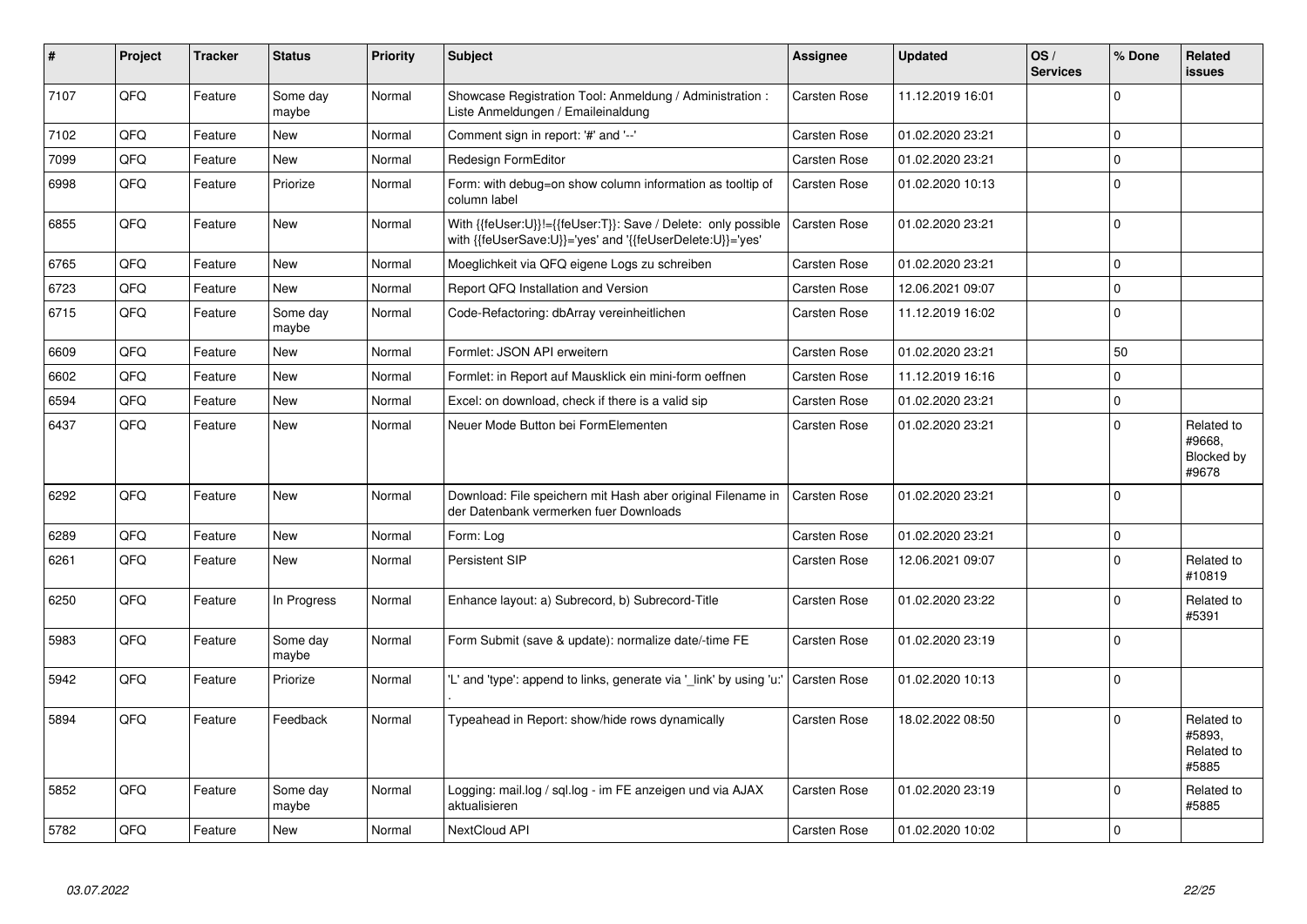| #    | Project        | <b>Tracker</b> | <b>Status</b>     | <b>Priority</b> | <b>Subject</b>                                                                                     | Assignee     | <b>Updated</b>   | OS/<br><b>Services</b> | % Done         | Related<br>issues                           |
|------|----------------|----------------|-------------------|-----------------|----------------------------------------------------------------------------------------------------|--------------|------------------|------------------------|----------------|---------------------------------------------|
| 5715 | QFQ            | Feature        | New               | High            | PDF Caching                                                                                        | Carsten Rose | 03.05.2021 21:14 |                        | $\Omega$       | Related to<br>#5851,<br>Related to<br>#6357 |
| 5695 | QFQ            | Feature        | In Progress       | Normal          | Multiform                                                                                          | Carsten Rose | 02.01.2021 18:38 |                        | $\mathbf 0$    |                                             |
| 5665 | QFQ            | Feature        | Some day<br>maybe | Normal          | Versuch das '{{!' nicht mehr noetig ist.                                                           | Carsten Rose | 01.02.2020 23:20 |                        | $\mathbf 0$    | Related to<br>#7432,<br>Related to<br>#7434 |
| 5579 | QFQ            | Feature        | Some day<br>maybe | Normal          | Enhance Doc / Presentation: variable type 'link column type'                                       | Carsten Rose | 01.02.2020 23:19 |                        | $\mathbf 0$    |                                             |
| 5548 | QFQ            | Feature        | Some day<br>maybe | Normal          | 801 Textfiles/Scriptfiles als Thumbnail                                                            | Carsten Rose | 07.03.2022 16:26 |                        | 0              |                                             |
| 5480 | QFQ            | Feature        | Some day<br>maybe | Normal          | QFQ: Dokumentation mit Screenshots versehen                                                        | Carsten Rose | 01.02.2020 23:20 |                        | $\Omega$       | Related to<br>#9879                         |
| 5428 | QFQ            | Feature        | Some day<br>maybe | Normal          | secure thumbnail: late render on access.                                                           | Carsten Rose | 01.02.2020 23:20 |                        | $\Omega$       |                                             |
| 5345 | QFQ            | Feature        | <b>New</b>        | Normal          | Report: UPDATE / INSERT / DELETE statements should<br>trigger subqueries, depending on the result. | Carsten Rose | 27.05.2020 16:11 |                        | $\mathbf 0$    |                                             |
| 5132 | QFQ            | Feature        | Some day<br>maybe | Normal          | Error Message sendmail missing attachment: more details                                            | Carsten Rose | 01.02.2020 23:19 |                        | 0              |                                             |
| 5131 | QFQ            | Feature        | New               | Normal          | Activate Spin Gear ('wait/busy' indicator) via LINK attribute                                      | Carsten Rose | 01.02.2020 23:21 |                        | $\Omega$       |                                             |
| 4956 | QFQ            | Feature        | Some day<br>maybe | Normal          | Sendmail: Benutzerdefinierte Headers                                                               | Carsten Rose | 11.12.2019 16:02 |                        | $\overline{0}$ |                                             |
| 4872 | QFQ            | Feature        | Some day<br>maybe | Normal          | Fields of Typo3 page available in STORE_TYPO3                                                      | Carsten Rose | 01.02.2020 23:19 |                        | $\mathbf 0$    |                                             |
| 4869 | QFQ            | Feature        | Some day<br>maybe | Normal          | Dynamic Update (show, hide, readonly?, required?) for<br><b>Template Group Elements</b>            | Carsten Rose | 01.02.2020 23:19 |                        | $\mathbf 0$    | Related to<br>#4865                         |
| 4839 | QFQ            | Feature        | Some day<br>maybe | Normal          | qfq-handle in <head> Abschnitt</head>                                                              | Carsten Rose | 11.12.2019 16:02 |                        | $\mathbf 0$    |                                             |
| 4757 | QFQ            | Feature        | Some day<br>maybe | Normal          | Test subrecord: download links ok? Links ok?                                                       | Carsten Rose | 01.02.2020 23:20 |                        | $\mathbf 0$    |                                             |
| 4652 | QFQ            | Feature        | Some day<br>maybe | Normal          | UZH CD: Weiterleitung auf benutzerdefinierte 403/404 Seite                                         | Carsten Rose | 01.02.2020 23:20 |                        | $\mathbf 0$    |                                             |
| 4650 | QFG            | Feature        | Some day<br>maybe | Normal          | Convert html to doc/rtf                                                                            | Carsten Rose | 01.02.2020 23:20 |                        | $\mathbf 0$    | Related to<br>#10704                        |
| 4606 | QFG            | Feature        | Some day<br>maybe | Normal          | link: qualifier to render bootstrap button                                                         | Carsten Rose | 01.02.2020 23:19 |                        | 0              |                                             |
| 4413 | $\mathsf{QFQ}$ | Feature        | New               | Normal          | fieldset: show/hidden, modeSql, dynamicUpdate                                                      | Carsten Rose | 09.02.2022 15:19 |                        | 0              |                                             |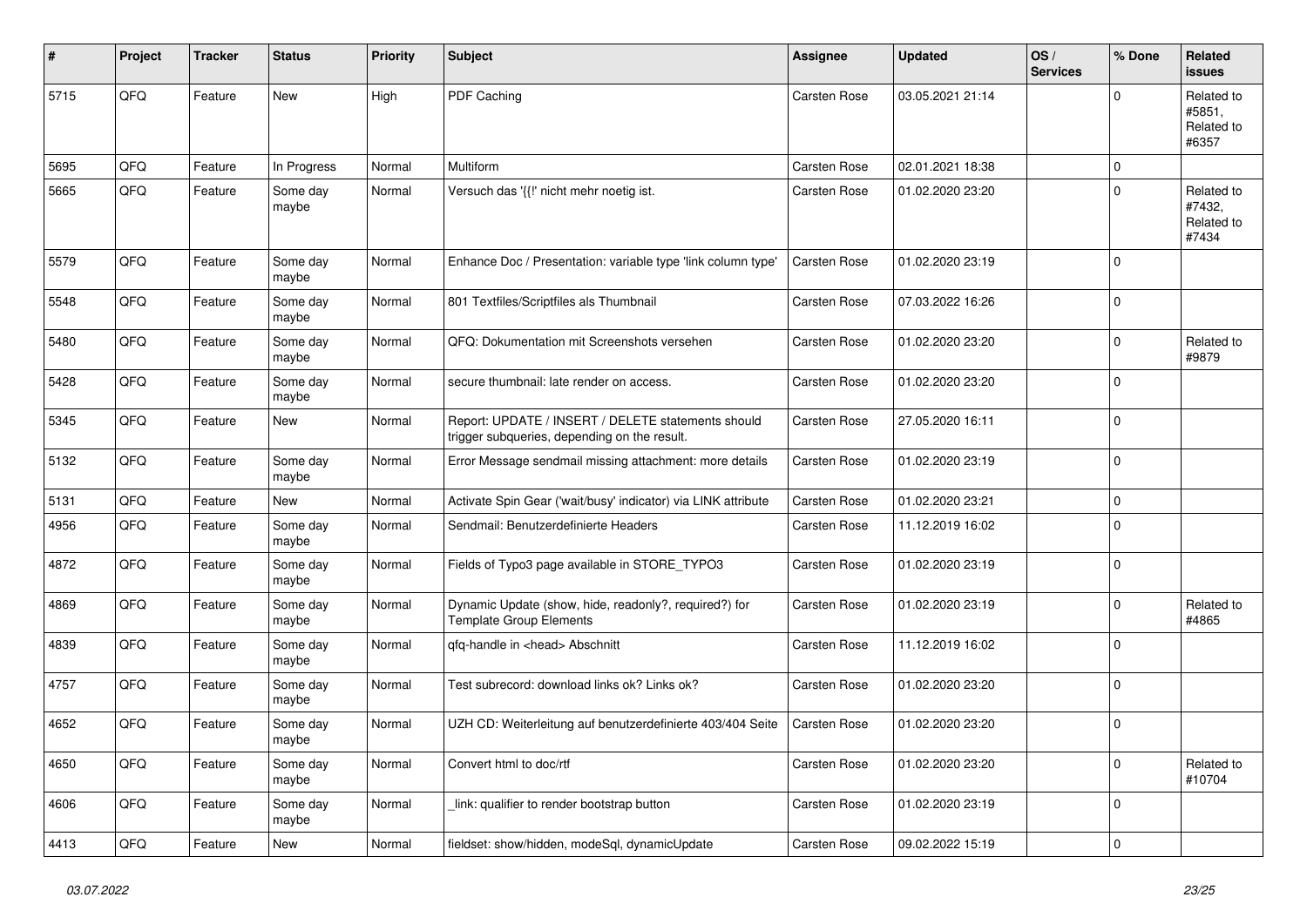| $\vert$ # | Project | <b>Tracker</b> | <b>Status</b>     | <b>Priority</b> | <b>Subject</b>                                                                                                          | <b>Assignee</b>     | <b>Updated</b>   | OS/<br><b>Services</b> | % Done      | Related<br><b>issues</b>                    |
|-----------|---------|----------------|-------------------|-----------------|-------------------------------------------------------------------------------------------------------------------------|---------------------|------------------|------------------------|-------------|---------------------------------------------|
| 4365      | QFQ     | Feature        | Some day<br>maybe | Normal          | Multi Language: new way of config                                                                                       | <b>Carsten Rose</b> | 01.02.2020 23:20 |                        | $\Omega$    |                                             |
| 4349      | QFQ     | Feature        | Some day<br>maybe | Normal          | link download: downloaded external URL to<br>deliver/concatenate - check mimetipe and handle it correctly               | <b>Carsten Rose</b> | 11.12.2019 16:02 |                        | $\Omega$    |                                             |
| 4343      | QFQ     | Feature        | Some day<br>maybe | Normal          | Link: Classifier to add 'attributes'                                                                                    | <b>Carsten Rose</b> | 01.02.2020 23:20 |                        | $\Omega$    | Related to<br>#14077                        |
| 4330      | QFQ     | Feature        | Some day<br>maybe | Normal          | Error Message: report missing {{ / }} in sqlUpdate, sqlInsert,<br>sqlDelete, sqlAfter, sqlBefore in FE action elements. | Carsten Rose        | 01.02.2020 23:20 |                        | $\Omega$    |                                             |
| 4259      | QFQ     | Feature        | Some day<br>maybe | Normal          | Instant trigger a cron job                                                                                              | <b>Carsten Rose</b> | 11.12.2019 16:03 |                        | $\mathbf 0$ |                                             |
| 4258      | QFG     | Feature        | Some day<br>maybe | High            | <b>System Defaults: Forms</b>                                                                                           | Carsten Rose        | 03.05.2021 21:14 |                        | $\Omega$    |                                             |
| 4250      | QFQ     | Feature        | <b>New</b>        | Normal          | AutoCron in QFQ via PHP                                                                                                 | Carsten Rose        | 01.02.2020 23:21 |                        | $\Omega$    | Related to<br>#3292,<br>Related to<br>#3291 |
| 4197      | QFQ     | Feature        | Some day<br>maybe | Normal          | Unit Test fuer JSON Stream von QuickFormQuery.php ><br>doForm()                                                         | Carsten Rose        | 11.12.2019 16:03 |                        | $\mathbf 0$ |                                             |
| 4082      | QFQ     | Feature        | <b>New</b>        | Normal          | Dynamic Update: modeSql - useful default                                                                                | <b>Carsten Rose</b> | 01.02.2020 23:22 |                        | $\mathbf 0$ |                                             |
| 4050      | QFQ     | Feature        | New               | Normal          | sql.log: 1) FormElement ID which causes a specific action,<br>2) Result in the same row.                                | Carsten Rose        | 15.04.2020 11:35 |                        | $\Omega$    | Related to<br>#5458                         |
| 4026      | QFQ     | Feature        | Some day<br>maybe | Normal          | sqlLog.sql: log number of FE.id                                                                                         | Carsten Rose        | 11.12.2019 16:03 |                        | $\Omega$    | Related to<br>#5458                         |
| 4023      | QFQ     | Feature        | <b>New</b>        | Normal          | prepared statements - FE action: salveld, sqllnsert,<br>sglUpdate, sglDelete, sglBefore, sglAfter                       | Carsten Rose        | 11.12.2019 16:15 |                        | $\Omega$    |                                             |
| 4018      | QFQ     | Feature        | New               | Normal          | typeahead: long query parameter / answer triggers 'Attack<br>detected' and purges current SIP storage.                  | Carsten Rose        | 29.06.2022 22:46 |                        | $\Omega$    | Related to<br>#9077                         |
| 3991      | QFQ     | Feature        | Some day<br>maybe | Normal          | report: Columnname '_skipWrap' skips 'fbeg', 'fend'                                                                     | Carsten Rose        | 11.12.2019 16:03 |                        | $\mathbf 0$ |                                             |
| 3990      | QFQ     | Feature        | Some day<br>maybe | High            | custom class definition: add space automatically                                                                        | <b>Carsten Rose</b> | 03.05.2021 21:14 |                        | $\Omega$    |                                             |
| 3967      | QFQ     | Feature        | Some day<br>maybe | High            | Report: Checkbox, Radio, Dropdown, Input welches ohne<br>Submit funktioniert - 'Inline-Form'                            | <b>Carsten Rose</b> | 03.05.2021 21:14 |                        | $\Omega$    |                                             |
| 3947      | QFQ     | Feature        | Some day<br>maybe | Normal          | Attack detectect: logout current user                                                                                   | <b>Carsten Rose</b> | 11.12.2019 16:03 |                        | $\mathbf 0$ | Related to<br>#5458,<br>Related to<br>#6299 |
| 3942      | QFQ     | Feature        | Some day<br>maybe | Normal          | Action Elemente: neu generierte IDs via FE weitergeben                                                                  | <b>Carsten Rose</b> | 11.12.2019 16:03 |                        | $\Omega$    | Related to<br>#3941                         |